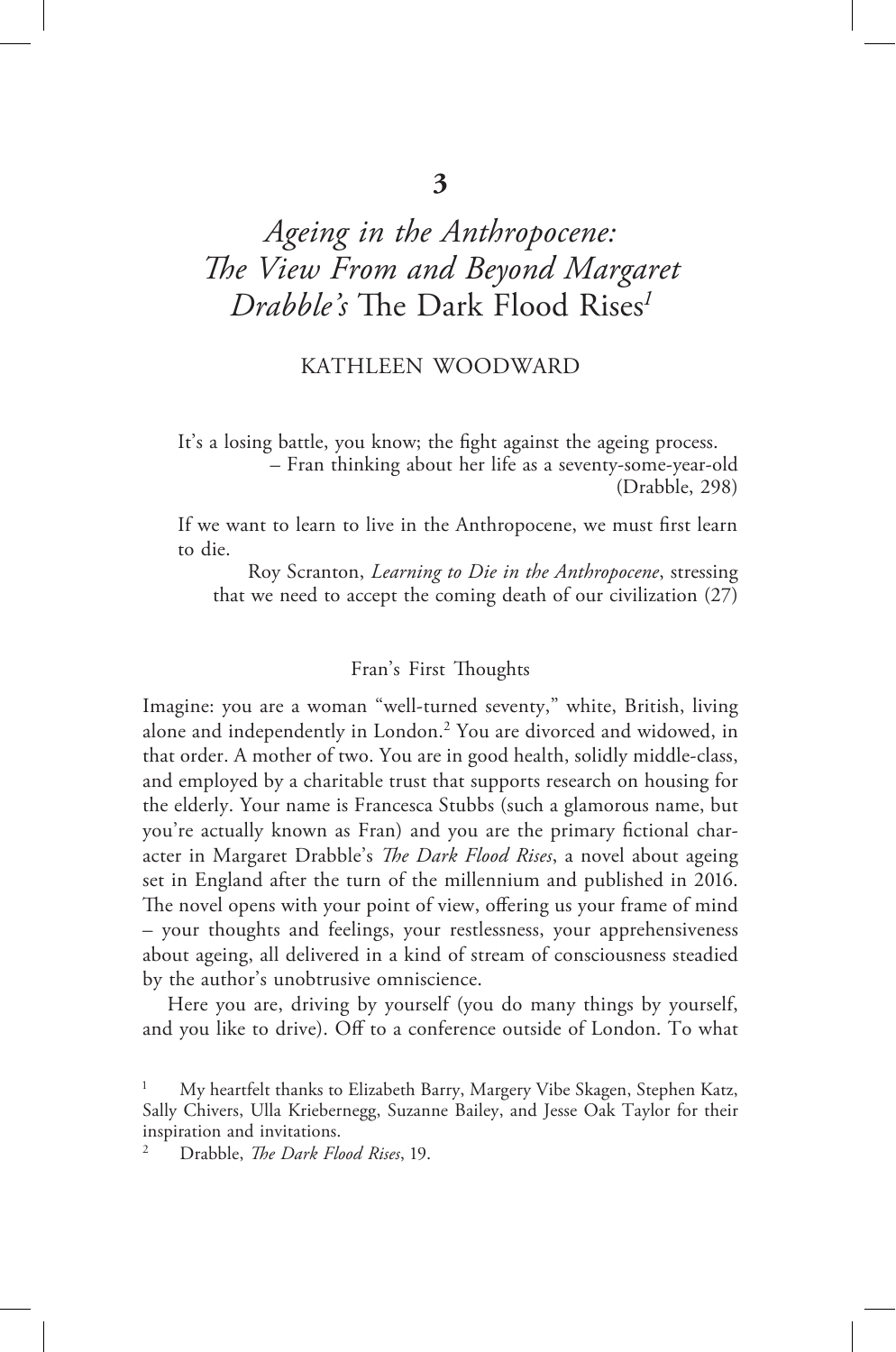do your thoughts turn? The first two paragraphs of *The Dark Flood Rises* are devoted to your musing – perhaps fixating would be a more accurate word – on the different forms your death might take. There are three.

One: you imagine you're driving too fast and crash head-on into a tree. Or that the furnace in your flat, not having been properly maintained, has sparked a lethal fire in which you are engulfed. This kind of death is both brutally accidental and satisfyingly expeditious. We accord special meaning to a person's final words by virtue of their being last. What are Fran's last words? "You bloody old fool," Fran thinks, addressing herself. Or stronger, "you fucking idiot," bluntly indicting herself as the cause of her imprudent death, internalizing responsibility for what is an accident (1). Moreover, at the imaginary scene of her death, Fran pictures herself alone, speaking only to herself, not to family or friends.

In the first paragraph of *The Dark Flood Rises*, Fran is thus presented as fantasizing – and, as we will see, essentially preferring – a violent, solitary, and accidental death of her own making to one that is old age-related and connected to the life around her. What is the nature of this kind of accidental death? It is commonplace. A car accident. An accident at home. The experience of ageing itself is represented as the middle-class tragedy that Fran must confront in twenty-first-century England.3 Best to avoid, she thinks to herself, "all the inconveniences of old age" (1).

Two: ageing-to-death. This is the second form Fran imagines her death might take. In her view, the effect, if not the very purpose of such an accidental death, is to avoid ageing-to-death with its life-threatening and ultimately mortal collateral damage, either of the slow but decisive overall weakening of the body or of a terminal disease to be suffered, a death by disease like that of her second husband being "more insidious, less violent, more cruelly protracted" than an accidental death (3). Ominously, she is feeling the signs of invading old age. For as we learn in the second paragraph from the narrator, "Fran herself is already too old to die young, and too old to avoid bunions and arthritis, moles and blebs, weakening wrists, incipient but not yet treatable cataracts, and encroaching weariness" (1).

Drabble closes her deft first paragraph by contrasting the ordinary middle-classness of Fran Stubbs, and her fantasized banal if brutal death, with the heroic tragedy of Antigone whose death by her own hand followed in the wake of honouring her brother's body in death. "Antigone," she concludes, "had rejoiced to die young, and in a good (if to us pointless) cause, thereby avoiding all the inconveniences of old age" (1).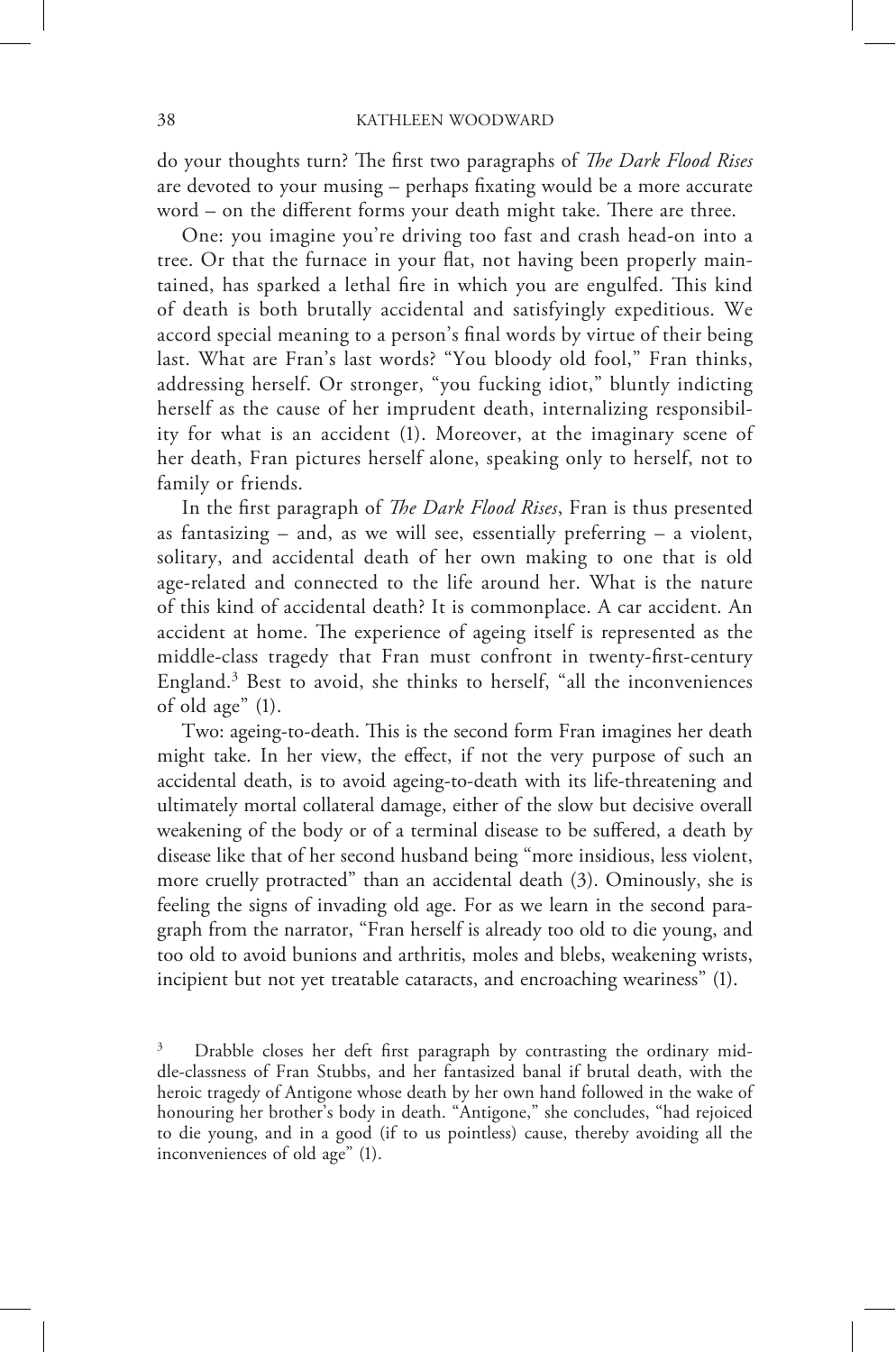These physical deficits Fran calls *inconveniences*. The almost casual vocabulary Fran chooses to describe her situation may at first seem to diminish the threat of ageing, rendering the physical accompaniments of old age as somehow prosaic, mundane, *ordinary.* But in the very contemplation of the accumulation of the inconveniences of ageing, the overwhelming effect of the mortal prospect of ageing-to-death asserts itself in the second sentence of the second paragraph of the novel: "She can see that in time (and perhaps in not a very long time) all these annoyances will become so annoying that she will be willing to embark on one of those acts of reckless folly that will bring the whole thing to a rapid, perhaps a sensational ending" (1–2).

What? As a reader, I was jolted by Fran's pre-empting the process of ageing by an act "of reckless folly"! As she imagines the physical irritations and frustrations of ageing increasing, they become a cascade, reaching a psychological tipping point.

Three: with breathtaking speed she turns to contemplating suicide. Ageing-to-death is something to be avoided at literally all costs, including the cost of her life in the embrace of suicide.<sup>4</sup>

Do her thoughts strike you as obsessive? As extreme? As too dark? They get darker.

If the first phase is characterized by annoyances and inconveniences, the second phase, in Fran's view, is altogether dismaying: you find yourself (if you can!) "senseless, incontinent, demented, medicated into amnesia, aphasia, indignity" (29). Thus from the very beginning of the novel, Drabble offers us an imaginative world, much like that lived by many people today in neoliberal societies, where ageing is divided into two phases, or temporalities. Drawing on the vocabulary if not the precise distinction made almost fifty years ago by social gerontologist Bernice Neugarten between the 'young-old' and the 'old-old,'5 we might char-

See my essay on literary critic and writer Carolyn Heilbrun who by all accounts committed suicide in order to avoid what I am calling old ageing; for Heilbrun, "physical ageing seems to have been defined as inescapable, unremitting, and unredeemed decline" as well as a disabling illness (289). See also my essay on frailty and disability under the title "Feeling Frail and National Statistical Panic." In *The Dark Flood Rises*, one of the minor characters, an accomplished actress who lives alone in London – I take her to be in her early eighties – does in fact commit suicide. Another has in his possession "a Magic Pill" for that very purpose (108).

<sup>5</sup> For Neugarten, the young-old comprised the chronological age group of fifty-five to seventy-five, individuals who are, in her words, "relatively healthy, relatively affluent, relatively free from traditional responsibilities of work and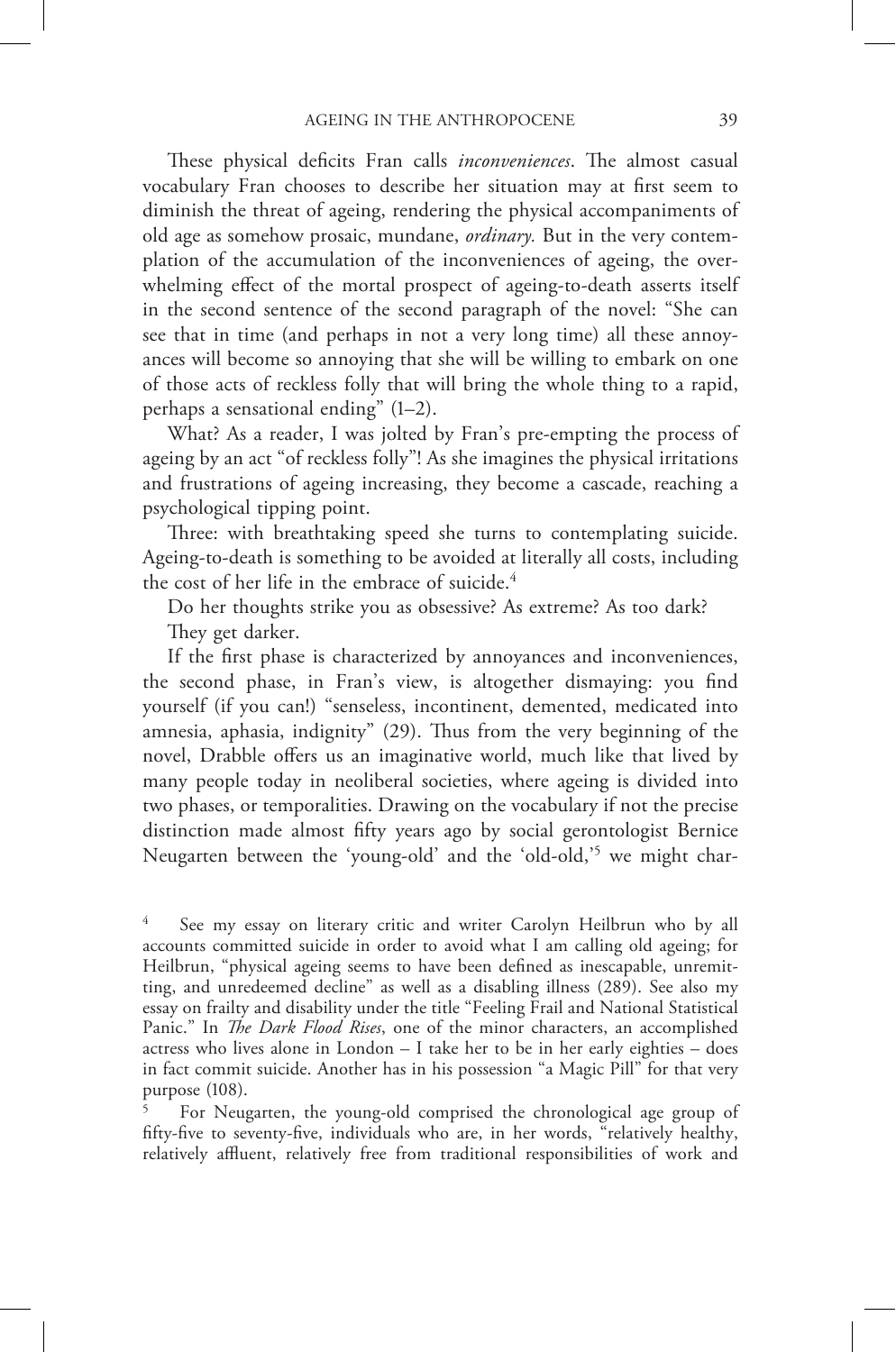acterize these phases as 'young ageing' and 'old ageing,'6 categories that resonate with the pervasive use of the terms the 'third age' and the 'fourth age' but place the emphasis on process and change rather than on a state of being.7 Distinctions between these two phases of ageing have become commonplace in contemporary culture, with the final phase contemplated by many with fear, a fear that seems altogether reasonable.

*The Dark Flood Rises* invites us to ask: do you – do I – think of ageing this way?

As Fran thinks to herself, "We can all expect to live longer, but it's recently been claimed that the majority of us can expect to spend the last six years of our prolonged lives suffering from a serious illness, in some form of pain and ill health." The narrator adds: "Fran found this statistic, true or false, infuriating. Longevity has fucked up our pensions, our work-life balance, our health services, our housing, our happiness. It's fucked up old age itself" (44). In Fran's view it is not social institutions or attitudes that are to blame – for example, our society's regard, or disregard, for its older members. Fran indicts longevity itself, understanding it first and foremost as a negative biological fact. The additional years of life that constitute what is in Robert Butler's wise view a revolution in longevity to be embraced are for Fran to be feared as a virtually inevi-

The unease with which critical age scholars, including myself, regard such homogenizing terms is signalled by Stephen Katz's use of scare quotes in referencing the fourth age at the same time as he acknowledges the regrettable "academic tendency to neglect older and vulnerable 'fourth age' bodies, along with general ageist assumptions in the literature that loss of physical control symbolizes a passage into status decline" (125); his point is that contradictions are inevitably at work, with people experiencing "embodiments of ageing as a fractured process of resisting, accepting, denying and recreating ageing" (126).

family and who are increasingly well educated and politically active" (187); for her, it was the social event of retirement that first and foremost marked the 'young-old,' not the relatively benign biological markers of ageing as envisioned by Drabble (cataracts, arthritis, etc.). People over seventy-five, the old-old, were marked largely by the status of their health; it is only "at the very end of life," Neugarten writes, that "there will be a shorter or longer period of dependency and that increased numbers of the old-old will need special care" (198).<br> $^{6}$  In a recent opinion piece for *The New York Times* the geria

<sup>6</sup> In a recent opinion piece for *The New York Times* the geriatrician Louise Aronson uses the terms the 'young old' and the 'old old,' drawing on the medical procedure of vaccination as a case in point to show that members of these subgroups "don't just differ in how they look and spend their days; they also differ biologically." She suggests we use the term 'oldhood,' associating this phase with biological ageing and differentiating it from 'adulthood'; "With good luck," she writes, "some people don't move from adulthood to what we might call 'oldhood' until their 70s, and occasionally later still."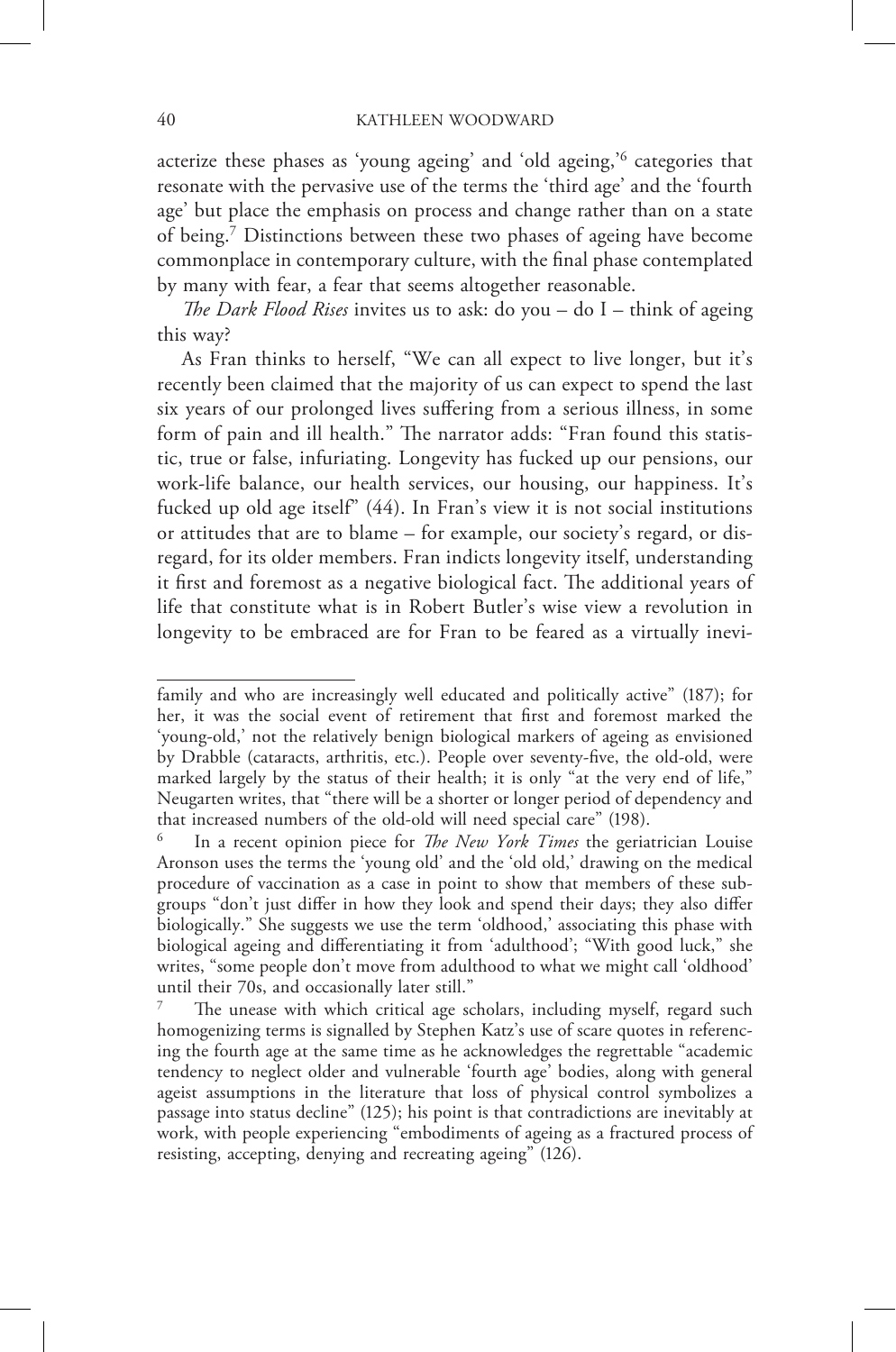table catastrophe.8 As age studies scholars, we have devoted ourselves to elaborating how ageing is not a solely physical or biological phenomenon and underscoring how the experience of ageing is inflected by multiple dimensions of our lives, including gender, race, and class. But in *The Dark Flood Rises* human ageing is presented first and foremost in terms of the biological process of growing older. And Fran devotes herself to developing strategies she hopes will deflect the second phase, keeping it at bay.9 She walks, she swims, she drives, she texts, she keeps moving. "If you keep moving, you don't get stuck," she insists to herself (195), bringing to mind Samuel Beckett's memorable character Winnie who, in the first act of his two-act play *Happy Days*, is stuck up to her waist in sand.

Today the third age is typically associated with 'productive' ageing or 'successful' ageing, normative notions that are problematic in and of themselves. But in her portrayal of Fran, Drabble gives the third age a dark twist: Fran is trying to prevent old ageing, to outrun it as she restlessly drives to conferences and housing complexes around England, learning about new technologies to assist the elderly and inspecting care homes. She does not so much regard these years as an opportunity but as a period of incrementally increasing biological annoyances, one that foreshadows the certain catastrophe to come. Relentlessly she broods on ageing, thinking about Shakespeare's *Macbeth* and Simone de Beauvoir's *La Vieillesse*, both brilliant texts but texts that lead us into a dark vision of ageing*.* To compound matters, haunting the novel is a premonition of devastating climate change to come, registered by Fran as she listens to the local TV news in her hotel room and learns of earthquakes in the area, small, yes, but *unpredictable.*

I have lingered on these opening pages for several reasons, not least of which is that Fran is the central character of the novel and it is pre-

<sup>9</sup> In "'Third Age' under Neoliberalism," Shir Shimoni traces the changes in England from the mid-1980s to the mid-2010s in the meaning attributed to the third age, arguing that the third age – "a temporal-normative framework for making decisions about how to live one's life" – has shifted from being associated with risks to be avoided so as to maintain one's health to being linked with an individual's cultivation of themselves as an entrepreneurial subject who embraces the possibility of life-changing adventures and flourishes in risk-taking (40). The beginning of 'young ageing' or the 'third age' varies of course, but it would be safe to say Fran is portrayed as beyond the beginning; Fran falls into the category of those who are active and avoid risks (although she does drive too fast!).

In "History of Longevity Discourses," Margaret Gullette captures perfectly the focus of contemporary popular discourses on the risks to the individual of living longer lives – that is, lives understood to be too long.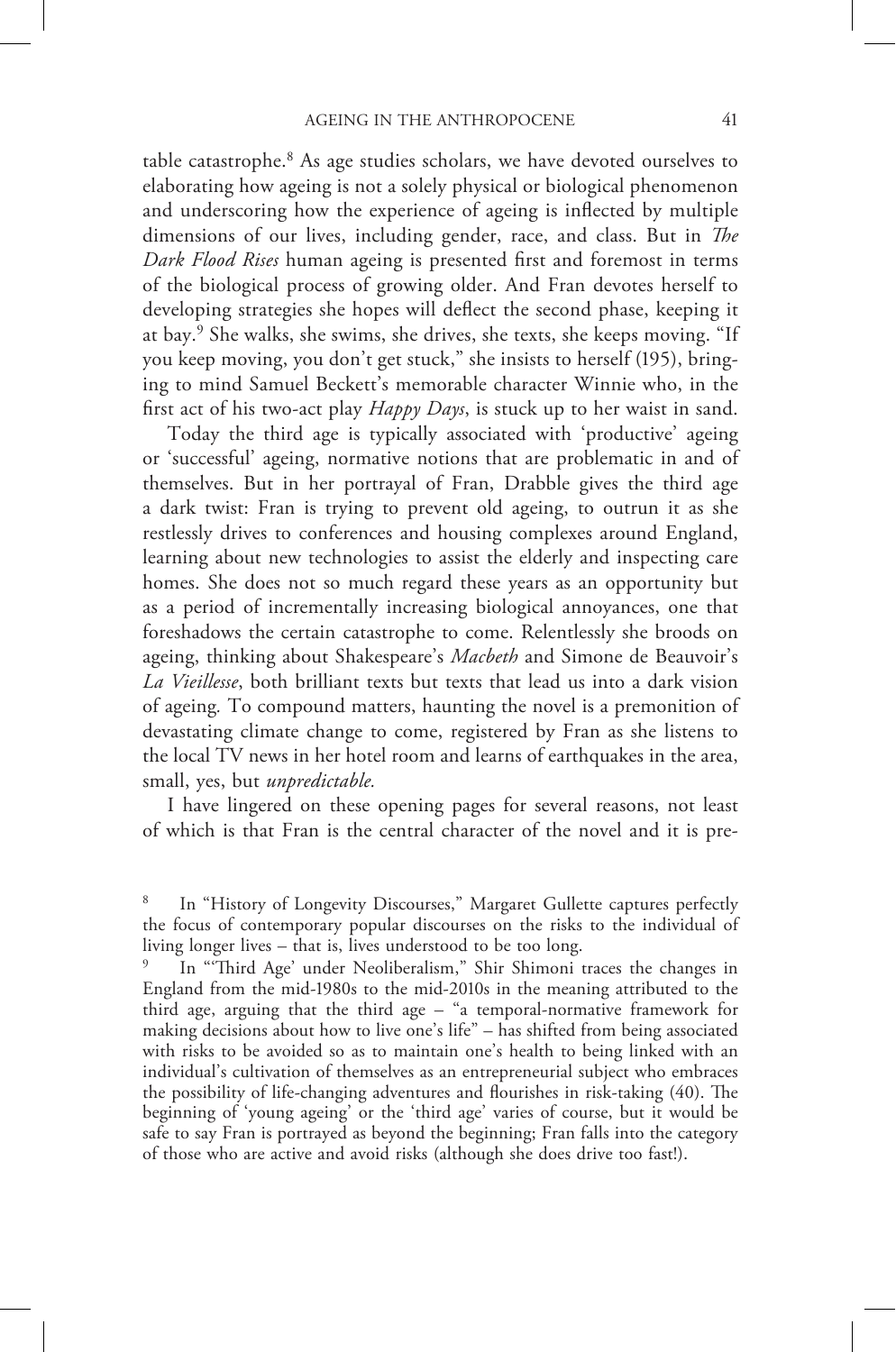dominantly through her that Drabble introduces us to the other major characters (three of them are in their mid-seventies, and, like Fran, they regularly reflect on ageing, the central preoccupation of their lives). The opening pages also constitute the longest section in the novel, running to thirty-two pages in my edition. The rest of *The Dark Flood Rises* shifts, quasi-cinematically, from the point of view of one character to another (sometimes two at a time), with sections of much smaller length, some just a few pages long, a few as little as a paragraph. As a first-time reader of the novel, this narrative strategy created for me the illusion of a vast swath of characters, in great part because I couldn't keep them straight or rightly remember them. But looking back, in fact there aren't so many. And their stories, as they unfold over the two-month period of the novel, largely confirm  $-$  and thus amplify and intensify  $-$  the preoccupation with ageing-to-death as a senseless and inevitable bodily vulnerability that consumes Fran Stubbs.

If at first the world of *The Dark Flood Rises* appears panoramic with its cast of hundreds, it is in fact not only small, it is homogeneous. This is not the London of a Zadie Smith or a Salman Rushdie. In effect Drabble has highlighted the salience of the biological definition of ageing and old age by bracketing multiple markers of identity and meaning. All the main characters in their mid-seventies are white, and thus the experience of racism, for these characters, is not an issue. They are also sturdily – some of them even comfortably – middle-class, and therefore financial precarity is not a chief concern. With one major exception, religious faith is also not a core element of their lives. And, crucially, with the exception of a gay couple (Sir Carpenter Bennett and his long-time partner Ivor live on Lanzarote, one of the Canary Islands), all live alone in London and its environs. (Some members of the younger generation also live very much alone, with Fran's daughter Poppet being a notable case in point.) During the greater part of the novel, these characters in their seventies lead predominantly independent lives, inhabiting the phase of young ageing, related to each other by family, friendship, and chains of association (soand-so knew so-and-so's husband), but functioning more as nodes in networks than in terms of meaningful relations of intimacy, preferring largely anonymous spaces and detached relationships with other people.

The attachments of Fran in particular are minimal, strangely so. She has, for example, developed the habit of delivering meals to her first husband who is virtually housebound, confined by a serious chronic illness to his bed in his up-scale flat. But the two of them aren't at all close. She typically doesn't even stay to eat with him. And for his part, he ungenerously appraises Fran as "withered and skinny and relentless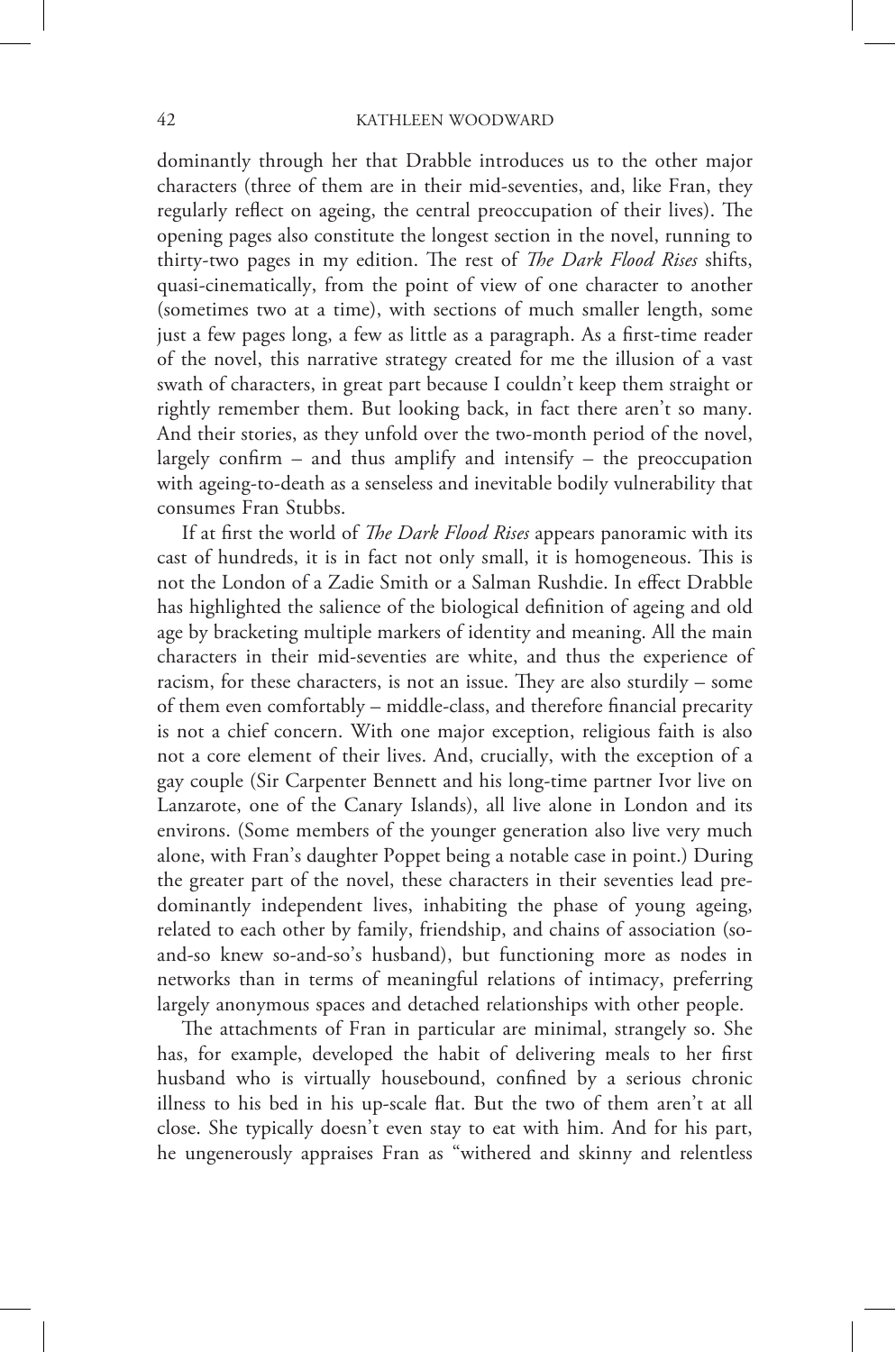now" (106). When Fran is travelling and finds herself stranded because of flooding, she is reluctant – seriously! – to contact her only daughter who lives in the vicinity. Fran has few cherished memories. Her parents do not constitute an important part of her psychic life; in fact, her mind turns to them only twice during the entire length of this 325-page novel, the first when she notes to herself that neither of them had suffered from dementia, providing her with genetic hope. And her grandchildren? They too do not play a valued role in her life; her son acknowledges that she has been "fairly hopeless and absent and inattentive" as a grandmother (77). As she confesses to herself toward the end of *The Dark Flood Rises*, her loneliness is "terminal" (320). When the narrator offers us a glimpse of her feeling with full force, "a grief for all things," it comes as a surprise both to her and to me as a reader:

Fran feels a great tearfulness rising up in her, a grief for all things, a grief for her daughter and thence, from that grief, a grief for all things. She had feared that she would outlive such grief, that her heart would grow thick and cold, that grief would ebb from her as sexual hope and desire and much (though not yet all) of her social optimism had ebbed from her.… She had thought that ageing would bring calm and indifference and impersonality. (227)

Later in the novel I was grateful to learn that she felt the dull thud of knowledge in learning that one of her two close friends – but how close? not very – had died, casting in stark relief the basic superficiality of her emotional life, its essential hollowness. Her mind is busy with all matter of details and thoughts. But her life is virtually evacuated of vitality, meaningful connections to others, and a seriousness of purpose, although she does feel she is doing good work with regard to housing for the elderly (as a reader, I confess I don't find Fran's work in housing for the elderly compelling as a key aspect of her life; rather, it seems to have been chosen by Drabble as a logical choice for her character, that is, for resonating with the focus of the novel on ageing).

In *The Dark Flood Rises* Drabble makes an illuminating distinction between a *comfort*, which is heartening on a prosaic level and is predominantly a bodily sensation of a lack of anxiety as well as a feeling of low-level pleasure, and *solace*, which offers consolation and meaning on another plane altogether. What does Fran look forward to? The reassurance of the impersonal regularity and anonymity of a middle-class hotel chain; it is "safe and familiar" (319). Small pleasures. A few glasses of wine (she thinks frequently about wine). A soft-boiled egg prepared by the hotel chain precisely as she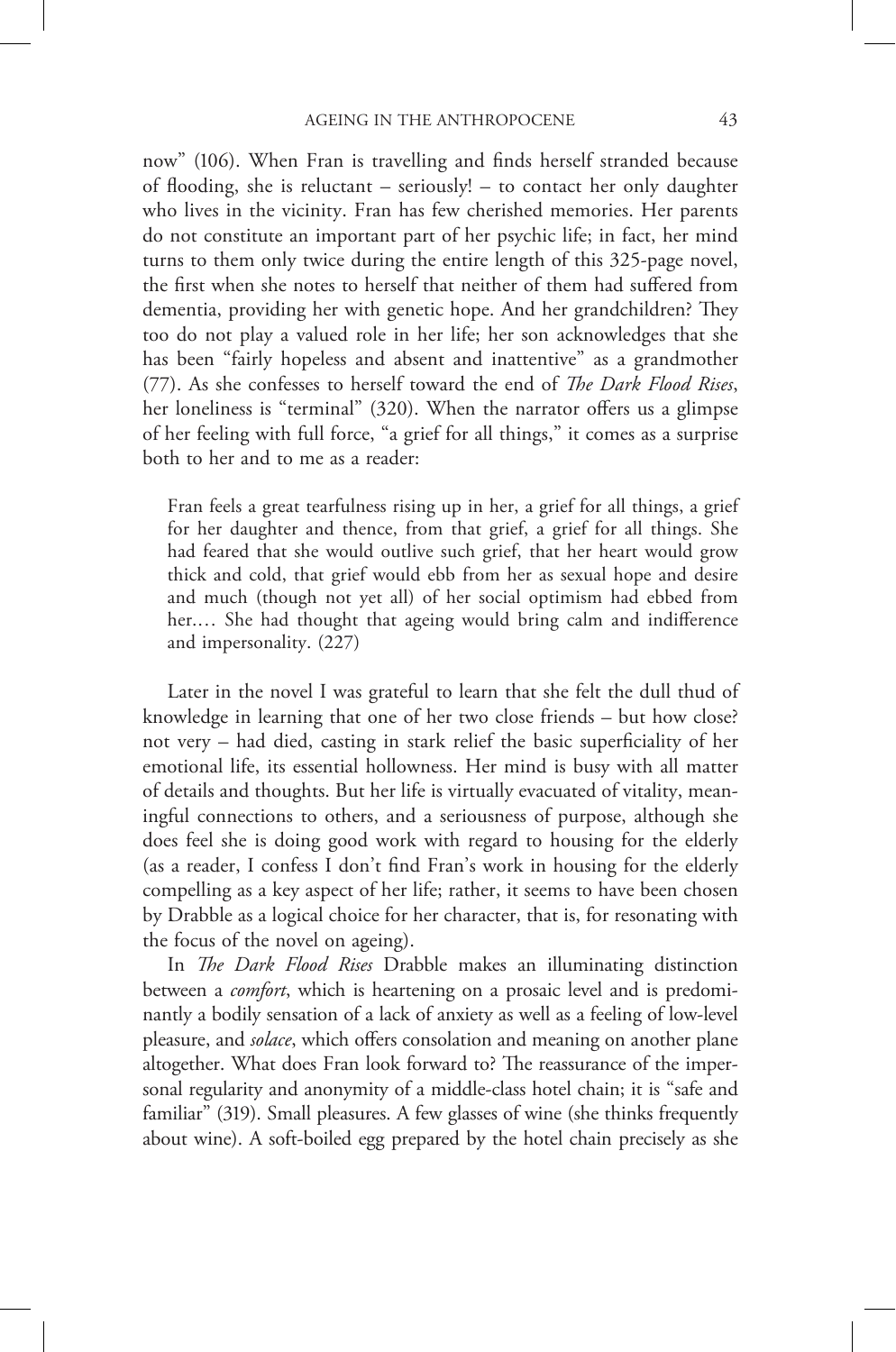prefers it. These are her comforts. They are often experienced when she is alone, eating breakfast, for example, at her preferred middle-class hotel after "a good night, comfortable, pain-free in a big white wide premier bed" (22).

Solace, for instance, is experienced by Teresa Quinn, Fran's close friend from childhood.10 Teresa is dying of mesothelioma. She is suffering and in pain. She is old ageing, close to death.<sup>11</sup> Teresa's faith – she is Catholic – and her despair lend her life meaning as does her strong love for her son Luke, who lives in Mozambique. He arrives at her bedside. Her deathbed. As they hold hands, Teresa's last words recount – for the final time – the story of his birth. It is a moving scene, resonant with meaning and a moral temporality, a striking contrast with the empty secular time in which Fran and her former husband live, one that is fundamentally devoid of higher aspirations. As the middlebrow Fran thinks, pragmatically, ironically, of herself, she "doesn't mind platitudes. A few platitudes, every now and then, are restful" (38).

This deathbed scene stands in blunt contrast to the everyday world of the novel. My point is that the world of ageing and the elderly in *The Dark Flood Rises* is populated primarily by individuals in the neoliberal sense. They are not bound together by a cohesive sense of an imagined community, whether national, religious, or otherwise. There is no collective affect of solidarity. Fran understands clearly that there are no valued social roles for the old and that the elderly are not venerable; she epitomizes the older person for whom life has largely been reduced to work (and we might add that she is lucky to have that). She equates the second phase of ageing with "uselessness" (16). Nor do there appear to be major obligations to the elderly on the part of the state. I'm reminded of Britain's Margaret Thatcher who famously said, inaugurating a neoliberal order in 1987, "there is no such thing as society. There are individual men and women and there are *families*." In the case of *The Dark Flood Rises* it is barely clear there are families.

 $10$  Solace – provided by faith and by literature – is experienced by two other characters. Ivor finds that his being is uplifted by praying, secretly and without words, in a small and empty chapel on Lanzarote; understanding that such solace may be false, he finds "there's more truth in it than in the endless discussions about doctors, diets, symptoms and medications" (75). Jo Drummond experiences "the surviving force and power" and "solace" in poems, plays, and novels (123).

Close childhood friends who lost track of each other, Fran and Teresa have recently discovered they are both living in London and working in the caring professions. With Teresa, Fran is, as Drabble puts it in the opening section of the novel, "enjoying a curious last fling of intimacy. Teresa is dying, but she is dying with such style and commitment that Fran is deeply impressed and encouraged by this last passage" (21). It is telling that intimacy is something "curious" to Fran.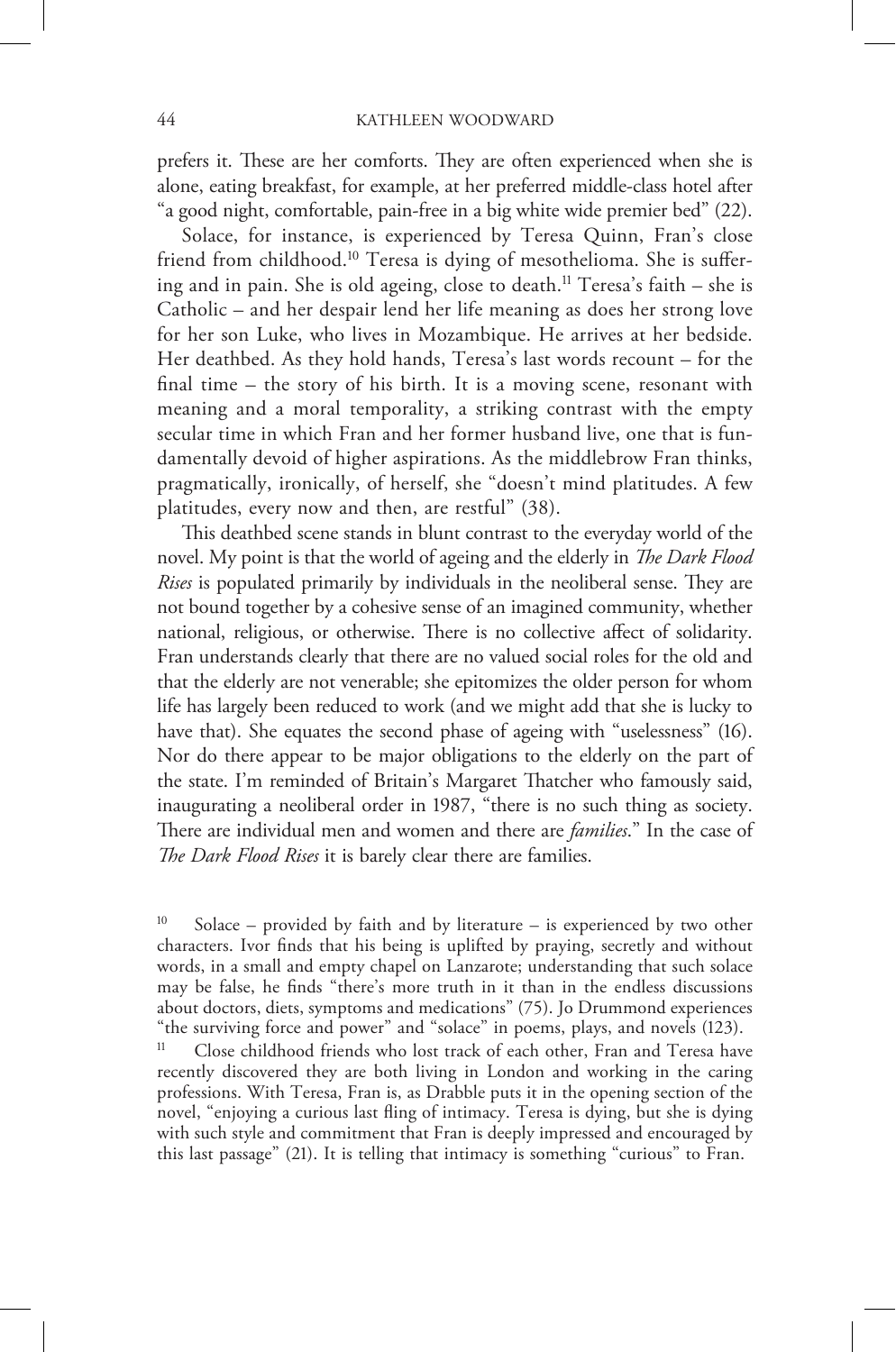Indeed to me the novel underscores the Foucauldian argument that power is administered in Western societies in terms of populations, with demographic categories (the young, the sick, and the imprisoned, for example) central to managing society. Add to this that in neoliberal societies, such as Fran's, the state has progressively withdrawn from assuming responsibility for the care of its citizens, thus producing the relative isolation of ageing individuals who find themselves largely responsible for their own well-being, care, and even death (remember the ominous opening of the novel). Housing for the elderly – that is, the cordoning off of a segment of the population – is emblematic of this. Remember: Fran's job entails housing for the elderly. And in fact at dinner the night before Fran's conference on sheltered housing begins (this is the conference she is driving to as the novel opens), one of the people at Fran's table launches into a story about having recently visited a housing project where the elderly are trapped in a high rise, the building itself described as "ageing," one "which boasted (as do so many) the highest proportion of trapped and isolated old folk in Europe – the usual story, non-functioning lifts, unlit stairwells, disabilities, gangrene, graffiti: children, grandchildren and great grandchildren all in jail: gangs in the shopping precinct, carers who didn't care and didn't show or wouldn't stay more than five minutes" (18). It is a horrifying vision. As Fran notes, "cohabitation is forced upon the ill and the elderly, but more and more of the able-bodied in their mid-life choose to live alone" (3). Under these conditions, who wouldn't prefer to live alone! I hope I will not be stretching a point if, echoing anthropologist Elizabeth Povinelli's work on precarity and economies of abandonment (a key focus of her book is Australian aboriginal communities), I call the practice of cordoning off of the elderly in housing specifically for them *ordinary abandonment*. Sociality and belonging have been hollowed out in those high rises and, by extension, in other housing for the old as well. This form of abandonment is so ordinary that it recedes from view, scarcely recognizable as producing the aloneness and isolation of the elderly, a category of people in part as a very result of this process.

Ultimately how peculiar and empty and white is the vision of ageing in the novel. It may appear 'normal,' with its division of ageing into two predominantly biological phases that are presented as essentially neutral and objective – from the inconveniences of bunioned feet to the crossto-bear that is mesothelioma. It may seem altogether familiar to many of her readers, that is to say, a commonsensical way of regarding biological ageing. Young (biological) ageing: surgery for cataracts, medication for hypertension, hip replacement, exercises for balance, endless appoint-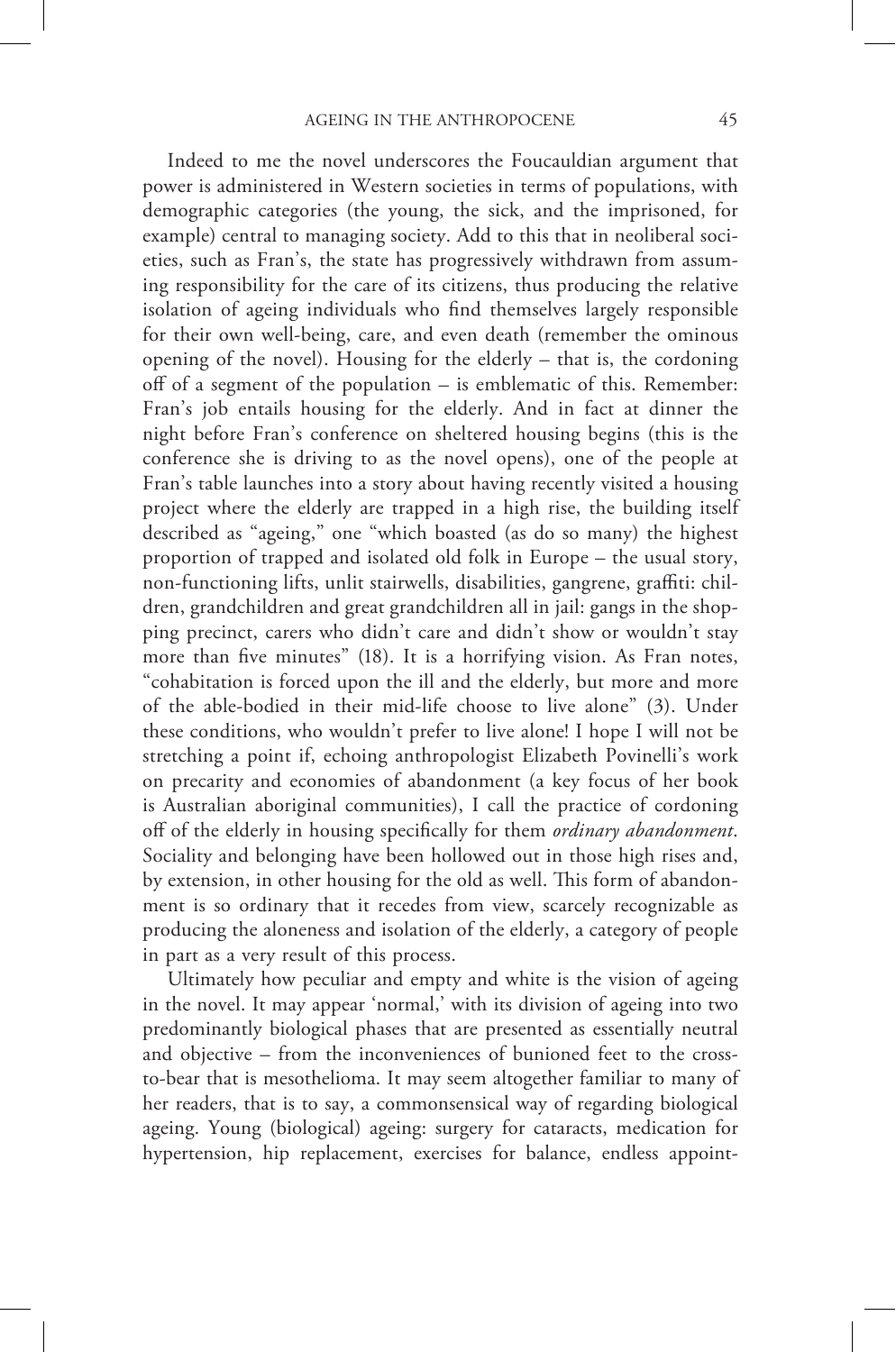ments with doctors, altogether an accumulation of annoyances and inconveniences. Followed by a period of acute debility and grave health crises: old (biological) ageing. Yet for the seventy-plus-year-old characters we meet in *The Dark Flood Rises*, the distinction does seems to be a logical outgrowth of the neoliberal society in which they – and we – are immersed, one in which the subjectivities associated with health and illness are an allconsuming preoccupation, ageism is pervasive, and values that bind people together in meaningful and intimate ways are largely absent. And, we cannot forget, suffering at the hands of biological decline and ultimate death *is* an existential threat that will necessarily come, as Paul Higgs and Chris Gilleard insist.12 It is compounded by the collapse of care on the part of the state, rendering it altogether reasonable to fear old ageing.

Ironically, the division of ageing into two phases is a result of a certain middle-class white privilege (and of course upper-class too), with the gains in longevity implicitly understood to be a birthright, even if the final years are to be feared, a 'gift' one would like to return. 'Good ageing' is succeeded by 'bad ageing.' Margaret Drabble's novel provides us with an imaginative space to think our way, feelingly, through this normative sequencing of bodily time at the end of life.13

# The Narrator's Last Words

The opening of *The Dark Flood Rises*, which establishes Fran as its central character with ageing her preoccupation, primes us to wonder about her final words and the manner of her death. In fact, answering these questions could be said to be the very plot of the novel. Near its end Fran reflects on her experience over the past two months and is forced to acknowledge that she has

<sup>12</sup> I agree with Higgs and Gilleard who argue that ageism is too totalizing a concept – they maintain it has risen in contemporary culture to the mistaken status of an ideology – with which to understand in particular the specific bodily experiences of old age. They endorse the vocabulary and basic distinctions of the third age and the fourth age – the third age associated with agency and self-expression, the fourth age with existential fears about ageing and decline, including frailty and the need for care, and death. "Put at the centre of analysis," they write, "this bifurcation between an 'aspirational' and a 'feared' later life avoids some of the more obvious contradictions that have beset the 'ageism as ideology' approach" (3).

At the same time, Drabble does not focus at length on characters in the second phase of ageing who suffer from extreme bodily insults over a long period of time (we learn of the stroke of Sir Bennett for instance, but not much more than that); chronicling a long-term chronic illness over a period of time in a novel presents a much more difficult challenge than portraying an acute crisis.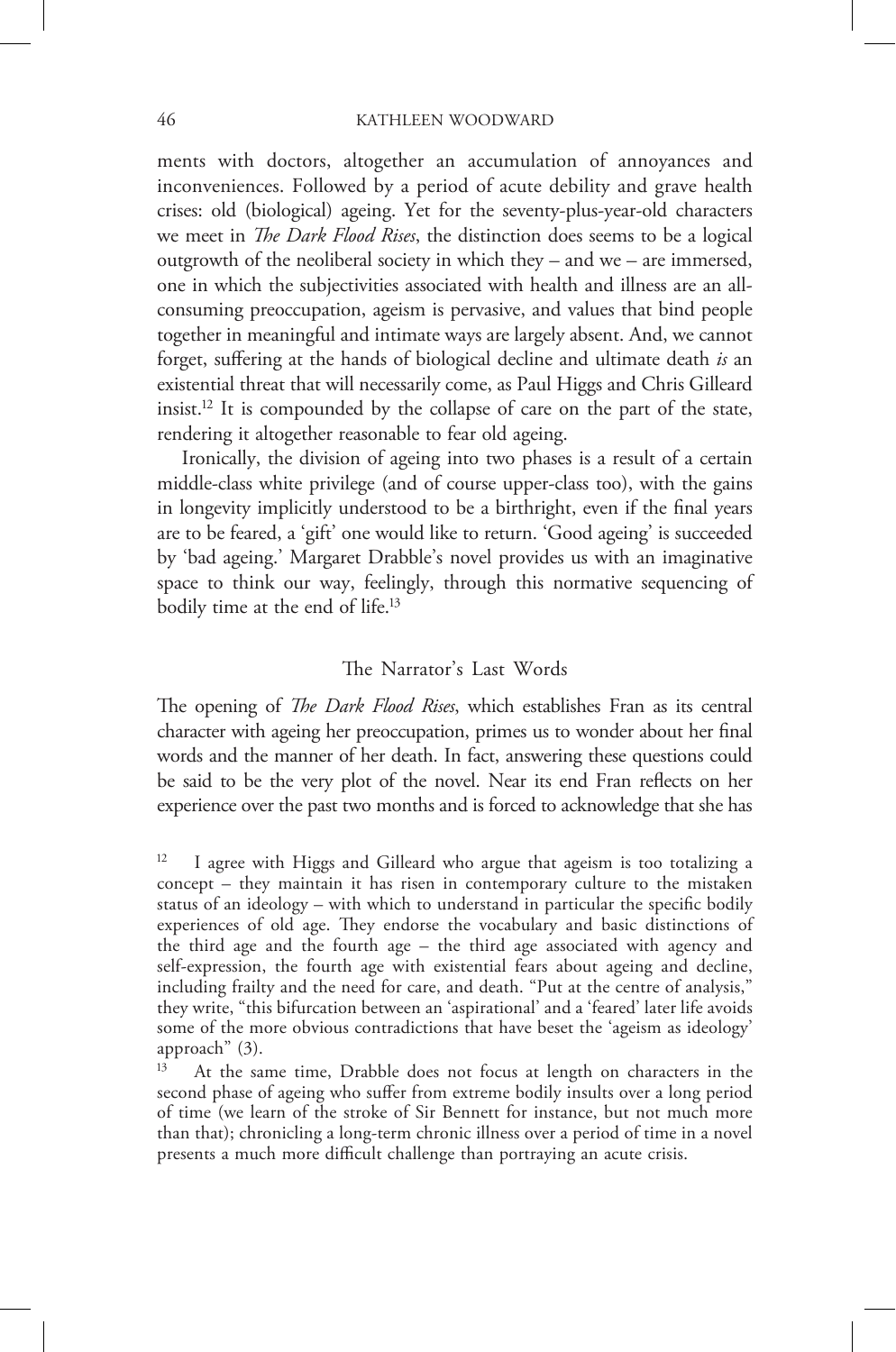aged significantly. "She'd been a lot younger," she thinks, "two months ago. She'd been walking steadily on a plateau, for years, through her sixties into her seventies, but now she's suddenly taken a step down. That's what happens. She knows all about it. She's been warned many times about this downward step, the lower shelf" (319). We know that her friend Teresa has died. As the novel draws to a close we also learn that her friend Jo Drummond has passed away unexpectedly in her sleep – of cardiac arrhythmia. And Fran?

Brilliantly, Drabble withholds from us knowledge of Fran's last days, months, years. We don't learn how much time she had left and how she lived it. Nor do we know Fran's last words, a genre that had fascinated her from an early age, or the manner of her death. The final two pages of the novel are entitled "Envoi," which, as the Merriam-Webster dictionary defines it, is "the usually explanatory or commendatory concluding remarks to a poem, essay, or book." Instead of Fran's last words we are offered those of the narrator. In these two pages Fran does not even figure as a main character. We learn that Fran has died in a paragraph cast primarily from the point of view of a minor character *and* in a single sentence filled with other characters who too have died, including one whom we might only dimly recall or not even recognize: "Owen England outlived Bennett Carpenter and Fran Stubbs and Claude Stubbs and Simon Aguilera. They are all dead now." The narrator adds, deploying an annoying Olympian 'we': "We won't stand upon the order or the manner of their going" (325). I am tempted to call it a neoliberal 'we.' These people, reduced to names, are of no real importance now. If we cared deeply for Fran as a character, we might even indict the narrator for abandoning her.

As a reader I had lived through pages of Fran's thoughts and feelings and, while not captivated completely by her as a character, I had come to be curious about her fate and to enjoy her. She has a headstrong quality and gift for candour with herself that I admire. She had become a kind of intimate. But at the novel's end the narrator has surgically removed Fran from the landscape of the living as definitively as if she had been isolated in sheltered housing for the elderly, deemed 'useless' by society, receding from view – and from care. Once the central character, Fran is suddenly – and altogether impersonally – grouped with three other people, all now dead, with nothing to differentiate them but the fact that they are gone. As readers, we are thus denied the experience of mourning her, of feeling a sharp grief or the dull thud of knowledge, of contemplating what caring about her has meant to us. And we can't know whether she died instantly in a violent accident, of a slow but ultimately overwhelming cascade of biological insults, or by her own suicidal hand.

Drabble made the decision to neither confirm nor deny her character's forebodings about ageing-to-death. Drabble avoids – or, we might say, refuses – to give Fran's individual experience too much weight by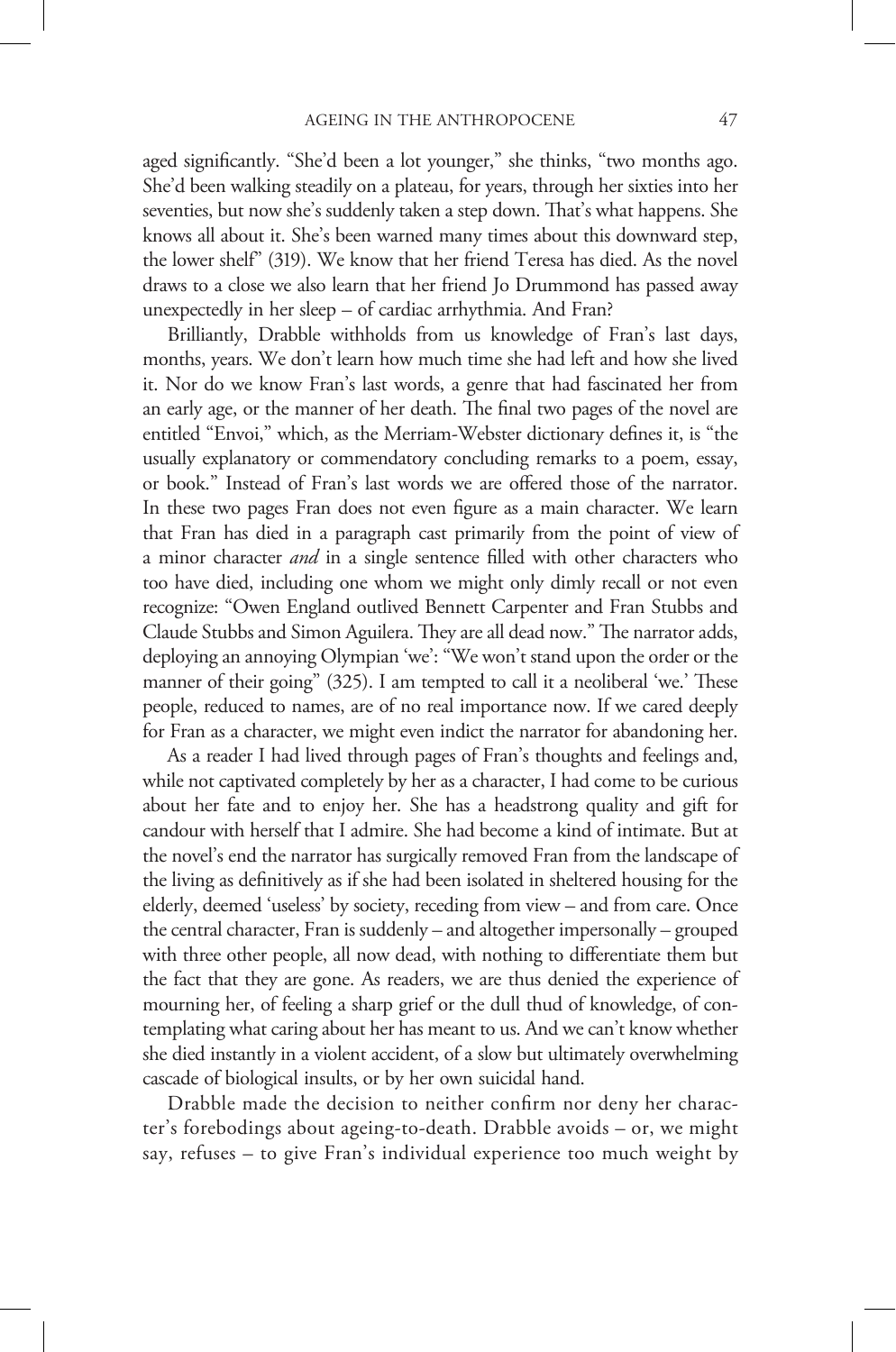showcasing it in the end, concluding – I am of course speculating – that offering us Fran's last words would have bestowed upon them far too much import. Drabble understands that while a literary portrait of an individual can illuminate and expand our understanding of the experience of others and ourselves, we can't generalize from it. This is one of the reasons, I suspect, that even in the homogeneous orbit of *The Dark Flood Rises* Drabble has given her characters vastly different experiences of young ageing and old ageing.14 But the way Drabble has structured her novel assures that Fran's fears – and the categorizing of ageing into 'young ageing' and 'old ageing' – carry the weight of the narrative. What emerges in *The Dark Flood Rises* as 'normal' in terms of ageing in relation to the human life course is a phase of benign ageing in the form of the accumulation of *inconveniences* followed by a phase of pain and ill health. At the same time, this normative view of ageing – its emphasis on the neoliberal individual's biological experience of ageing as divided into two phases – is in fact decidedly singular. For as I have stressed, the world of the characters in *The Dark Flood Rises* is small and homogeneous, a network of white middle-class English citizens who, in addition, share intellectual interests.

# Ageing in the Anthropocene

Ageing in Drabble's novel is circumscribed by the constricting values of neoliberal society. Ageing in England is haunted by another prospect too, one that is planetary in nature. The ominous title of the novel, we remember, is *The Dark Flood Rises.* One of its singular achievements is the dramatic juxtaposition of the temporality of human ageing, as experienced in the small and homogeneous world of its characters, and the long duration of geological time.15 It surprises me to realize that in addition to Fran's fate as a character, what I remember most vividly from the novel is not the everyday travails of the main characters as they live into ageing but rather the increasing threat of apocalyptic flooding, catastrophic earthquakes,

<sup>&</sup>lt;sup>14</sup> We also see this embodied in exceptions that prove the rule. Fran, for instance, considers Dorothy, a woman who has suffered from dementia for years and lives in a group home, as "truly old," although she is in fact Fran's chronological age (44).

Wayne Hope reserves the term 'temporality' for human existence: temporality for him "is the ground for thinking about the relationalities that connect past, present and future. Temporality thus involves memory, expectation and attention to the present" (22).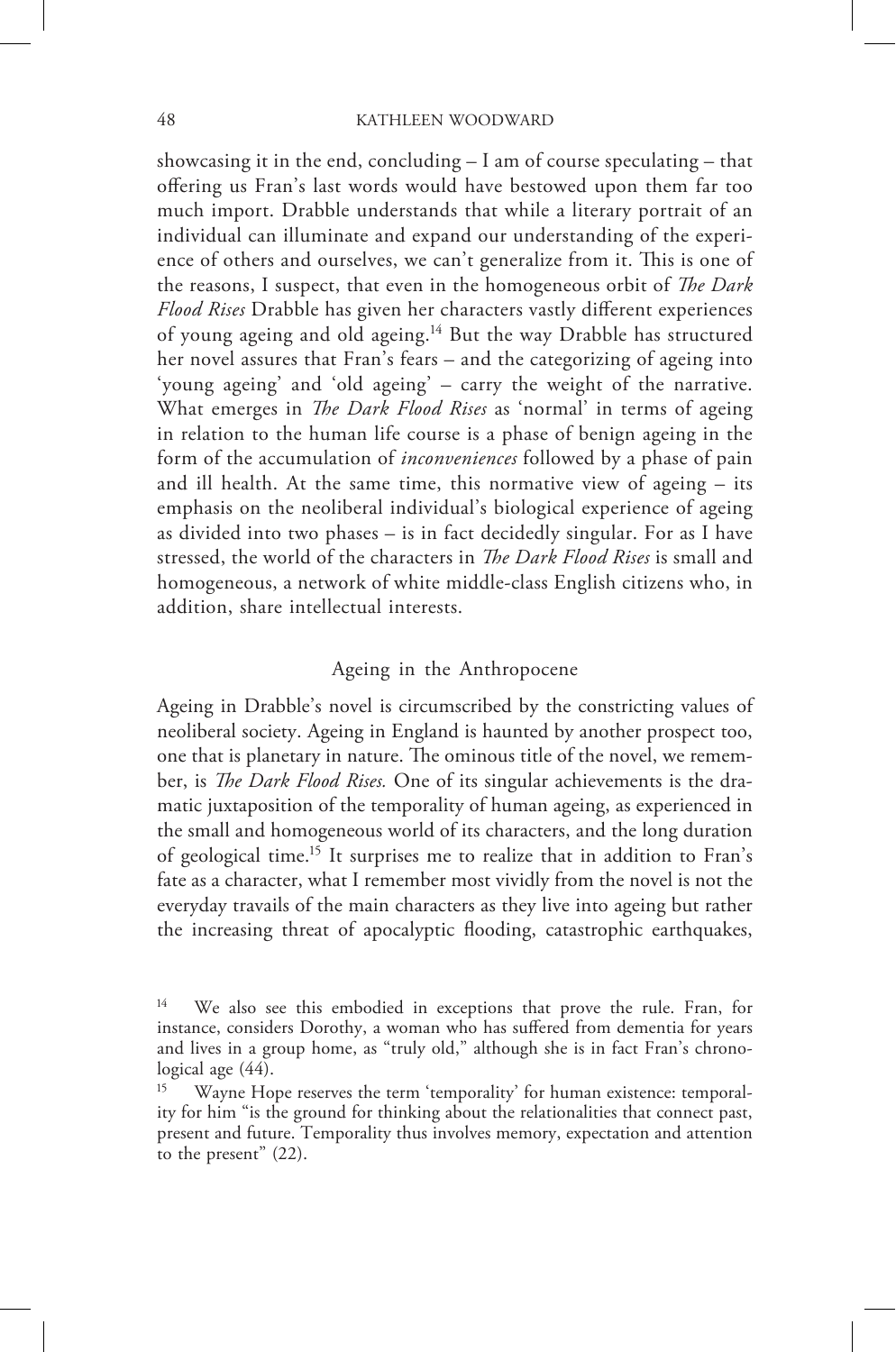and volcanic eruptions, threats that seem at several points in the novel to be imminent, only to recede. I found the most powerful effect – an affect, really – of the novel to be the fearful feeling of the recognition of the impersonal and explosive force to come of tectonic planetary shifts, the earth cracking, the human species to be extinguished perhaps in the process. I was worried for Fran when she became stranded on a flooded highway, wondering if this was to be a titanic catastrophe. Would she be killed in tumultuous floods?<sup>16</sup> A few pages later Drabble returns to the thread of Fran's story as if nothing had happened. I was afraid for Bennett and Ivor on the island of Lanzarote as a cascade of small earthquakes nearby appeared to be radiating outward, coming closer to their home. Would the two of them be lost?

With the exception of Fran's daughter Poppet, the characters are virtually oblivious to the import of these threats on the planetary level. In her mid-forties, allergic to multiple substances, living alone, and working from her cottage in the countryside (she does statistical work), Poppet cares deeply about the planet and tracks extreme weather events through the internet website Climate Crisis (she can follow tornadoes in Texas, forest fires in Sumatra, earthquakes in the Canary Islands). But if the other characters are not concerned with climate change, we as readers, along with the author and the narrator, can fathom and feel with fear what they can't. Midway through the novel the omniscient narrator tells us that the crack in the earth beneath the Atlantic Ocean and near the Canary Islands is widening, creating an atmosphere for the reader of imminent catastrophe (174). And here Fran proves prescient in an ironic sense. I have neglected to mention until now that in the first thirty-two pages of the novel (remember, they are devoted to her point of view), she imagines a fourth way she might die – in a cataclysm of earthquakes, an extraordinary event, not an ordinary accident.<sup>17</sup> Planetary apocalypse haunts her psyche but seldom rises to the surface.

The extreme flooding that England experienced in November 2000 was associated with climate change.

The narrator takes care to insist that Fran has in fact always been interested in earthquakes – a planetary event – albeit in a manic posthuman way: in the opening pages of the novel we learn that Fran "has often thought it would be fun to be in at the end, and no blame attached. One wouldn't want to be *responsible*  for the end, but one might like to be there and know it was all over, the whole bang stupid pointless unnecessarily painful experiment. An asteroid could do it, or an earthquake, or any other impartial inhuman violent act of the earth or the universe. She can't understand the human race's desire to perpetuate itself, to go on living at all costs" (10).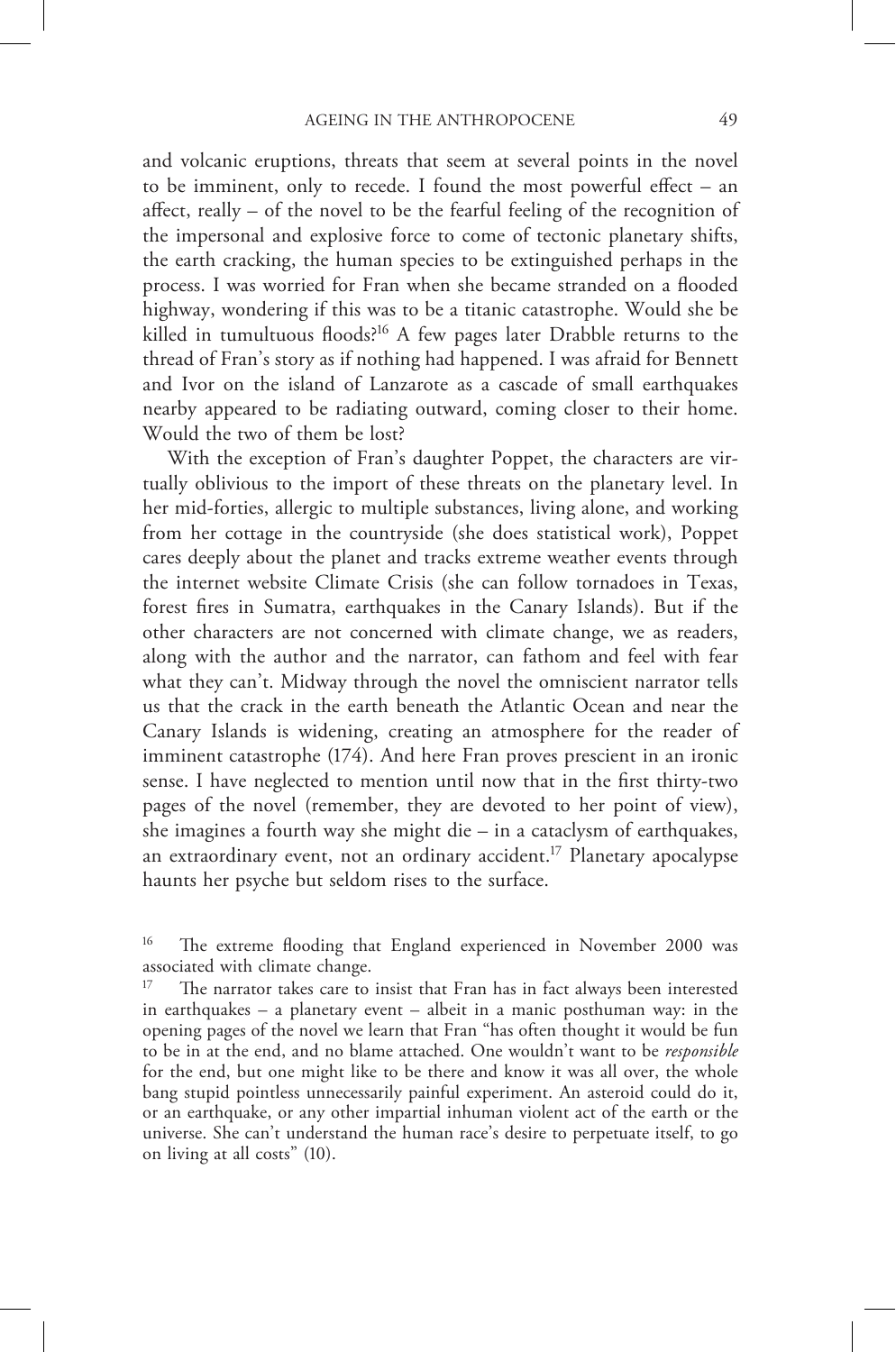The well-known Indian author Amitav Ghosh has indicted novelists for not engaging with the urgent and momentous problem of climate change.18 He argues suggestively that the aesthetic form of the modern novel itself, embedded as it is in the regularity of the ordinary and the small scale of the mundane, militates against it, given that climate change is characterized by wild, outsized, and unpredictable events. For me the triumph of *The Dark Flood Rises* is precisely that Drabble imagines the collision of ordinary human time experienced in terms of the orderly expectations of middle-class life regarding longevity (as phobic as the fourth age might be regarded), with the *longue durée* of geological time, time punctuated by inevitable if unpredictable large-scale catastrophe. Drabble renders this *longue durée* of geological time palpable without having to borrow from the genres of science fiction and fantasy, genres that Ghosh argues are more conducive to representing the dangers of climate change. If Drabble does not share with us the final days, or months, or years of Fran's life, whether it takes the form of steady incremental decline or acute deterioration and disease (or both, in that order), Drabble does write climate change into her novel. Ostensibly serving as a kind of background in *The Dark Flood Rises*, planetary-scale phenomena rise to the surface.

Indeed, as I worried for several of the characters threatened by floods and earthquakes as individuals, my mind turned to the coming potential consequences of climate change on the level of the collective human species. A dark truth about the future hit me with the thud of understanding. Through *The Dark Flood Rises* we glimpse the momentous transition in which we find ourselves in regard to ageing and longevity: we are moving from a century characterized by unprecedented gains in longevity, a kind of golden age of ageing, albeit only for certain people, and entering an era that will, I have no doubt, be characterized by losses in longevity. The scientists Simon Lewis and Mark Maslin assert in the very third sentence of *The Human Planet: How We Created the Anthropocene*, the "Earth now supports 7.5 billion people living, on average, longer and physically healthier lives than at any time in our history" (3). How could living longer and physically healthier lives ever be sustained into the ever-coming-closer future characterized by climate change? Imagine: fears regarding ageing such as

<sup>18</sup> See Stephanie LeMenager's essay on climate change and genre in which she identifies "the weather section of the *New York Times*" as presenting us with a new Anthropocene genre, an anti-obituary that brings news of "de-individualized bodies arrayed amid story-fallen trees and flooded streets," "news without the therapeutic structuring of plot, the obituary denied the familiar arc of an individual life" (221).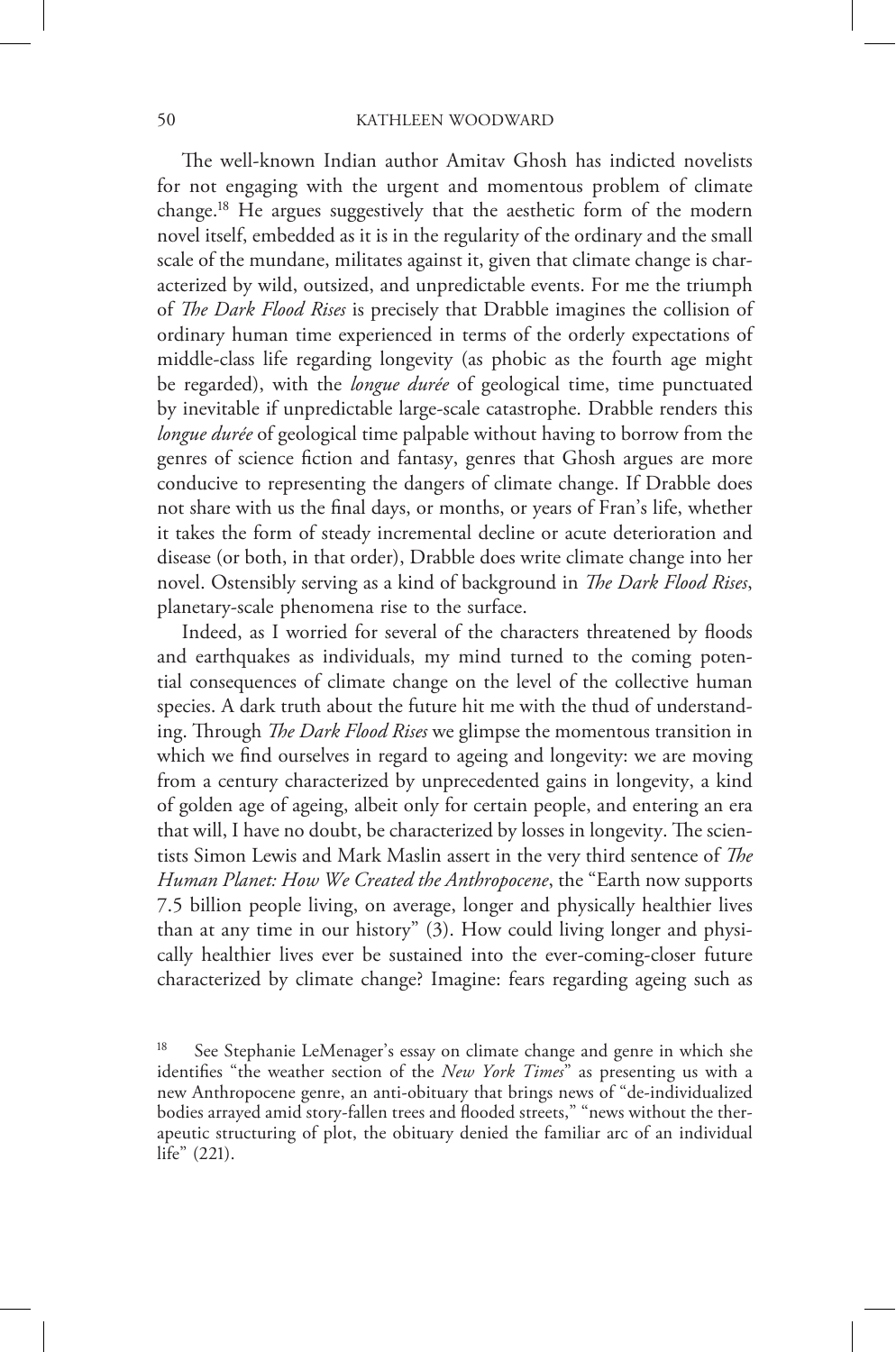those Fran experiences as she visualizes ageing into her eighties could well be regarded as quaint in the future. In his recent book *Down to Earth: Politics in the New Climatic Regime* the French philosopher Bruno Latour argues that rising inequality, increasing migration, and climate change constitute a single global phenomenon, "*one and the same threat*" (9). Margaret Drabble too understands climate change as a threat-multiplier, driving this point home with a subplot about present and imminent waves of immigration from Africa and the Middle East, people fleeing famine as well as war, possibly casualties of climate change. If Foucault understood the work of the modern state as managing populations, now the prospect is the crashing of populations from other countries on the shore.

Methodologically, I began this essay focusing on the opening pages of Drabble's novel and then pivoted to consider the concluding pages, tying the two together. Attention to first and last words, close reading: it is a time-honoured mode of literary criticism, one I especially love because it anchors us to the imaginative world of the text. But *The Dark Flood Rises* has also spun me surprisingly loose from the text, inviting me – as one of its readers – to open up the question of the relationship between ageing and the Anthropocene, or more pointedly, about ageing *in* the Anthropocene. As I have already suggested, scales of time are central to thinking about the Anthropocene. We might refer to the ground-breaking work of the historian Dipesh Chakrabarty, for instance, who helpfully distinguishes among three different timescales – geological time, the time of the evolution of life on the planet, and the time of world history or human history (with the history of capitalism a prime narrative). He argues that our epoch is distinguished by the imbrication – the entanglement – of these three timescales for the first time.<sup>19</sup> To these timescales I want to add a composite fourth, the smallest of the four: human life expectancy and human lifespan.

How can we bring together the fields of critical age studies and humanistic studies of climate change, fields that to my knowledge have not been in conversation with each other?20 Assemble two piles of recent books

I'm inspired not only by Drabble's novel but also by recent essays focused on the relationship between critical age studies and postcolonial studies. See Rüdiger Kunow and Silke van Dyke.

In "The Human Condition in the Anthropocene," Chakrabarty, drawing on the phenomenology of Heidegger, begins to develop the idea of how the experience of the affect of falling (he calls it a mood in the ontological, not psychological sense), of falling into deep time, discloses to us in a flash of understanding the crisis that is climate change – and that is our radical decentring.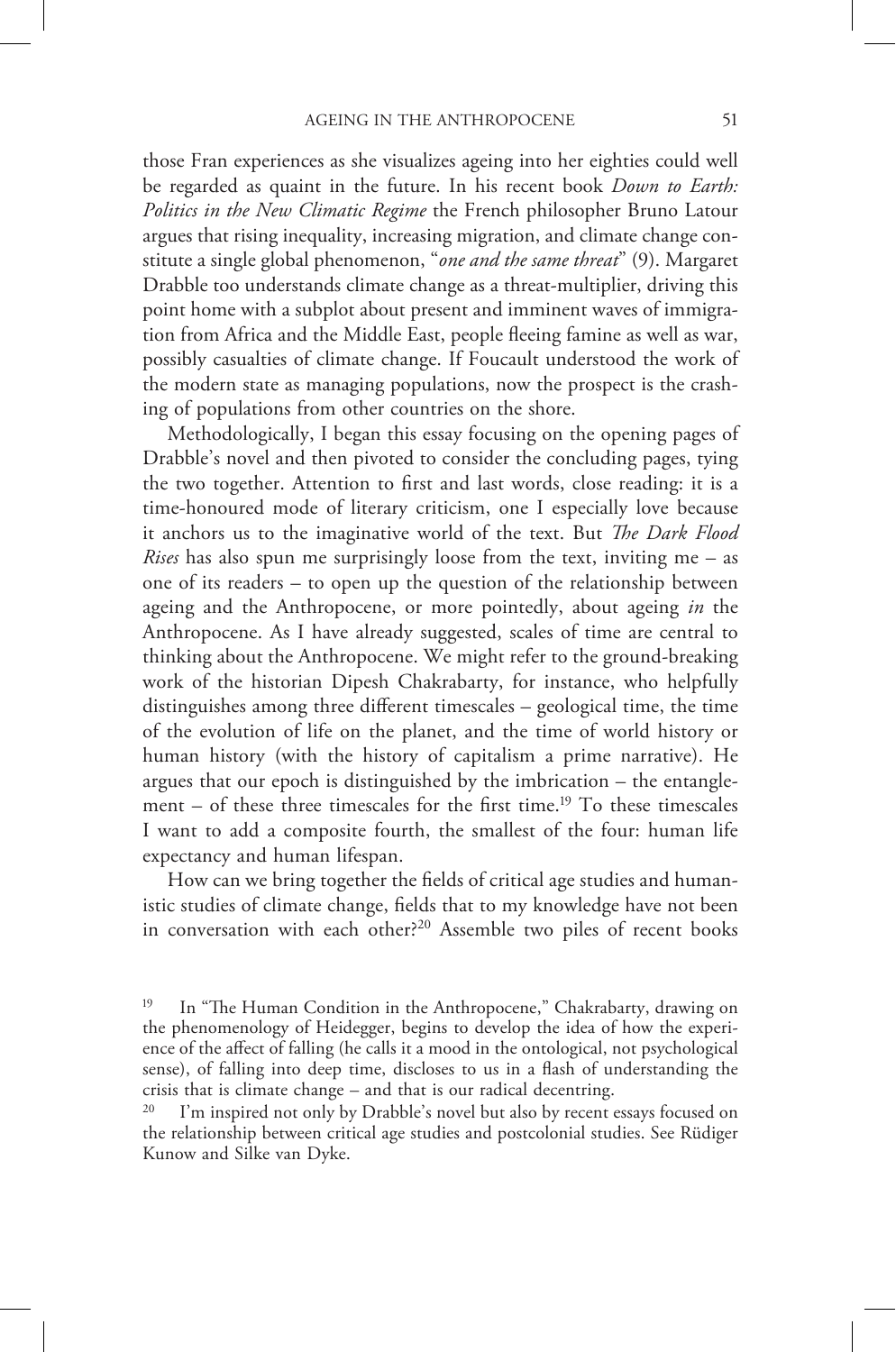intended for an educated general reading public for each of them: you will find no entries in the indexes of either pile that refer to the other.<sup>21</sup> What lines of inquiry might we follow? What might we do? Here are some questions we might pose:

- How do imaginative worlds and works in literature, theatre, cinema and new media – disclose to us multiple dimensions of the possible relationships between ageing and climate change?
- Drawing on what has come to be called the new materialism as well as other fields, how might we design research projects to study the differing concepts of ageing, longevity, death, and extinction throughout human history and across objects (a planet, for example), species, and organisms of different scales and times?<sup>22</sup>
- Considering that the complex matter of climate justice is often raised on behalf of the poor and people of colour, as well as primarily in terms of uneven impacts on nations (so-called developed nations and their others, including India and China), how might we pose questions of climate justice – and climate refugees – in relation to ageing and the elderly?23

<sup>21</sup> Consider the recently published books on climate change intended for an educated public audience by Naomi Klein, Elizabeth Kolbert, Simon Lewis and Mark Maslin, and David Wallace-Wells (see Works Cited for further details); in the indexes you will find no references to ageing. Similarly, in the recently published books on ageing intended for an educated public readership by Robert Butler, Margaret Gullette, Ashton Applewhite, and Louise Aronson (see Works Cited), there are no entries in the indexes for climate change or global warming. The only publication I have found that addresses this conjunction is a special issue of *Generations* on ageing and the environment (climate change is specifically mentioned), edited by Kathy Sykes and Karl Pillemer; they name climate change as "the biggest global health threat of the twenty-first century" (7) and point out that research in public health "suggests that environmental problems disproportionally compromise the health of the older population" (8). For more informal work on disaster and ageing, see the four postings on the blog of the Association for Anthropology, Gerontology, and the Life Course under the title of "Aging in an Age of Climate Change": https://anthropologyandgerontology. com/aging-in-an-age-of-climate-change-part-1/.

<sup>22</sup> We might consider, for instance, the evocation of "forest time" in Richard Powers's magnificent novel *The Overstory* (255).

<sup>23</sup> In the literature on climate change, the demographic and geographical categories generally evoked are the poor, people of colour, and the Global South, not the elderly. More unusual is a reference to a particular person. See Stephanie LeMenager's essay "Climate Change and the Struggle for Genre"; as she notes, Ta-Nehisi Coates concludes his eloquent memoir, written as a letter to his son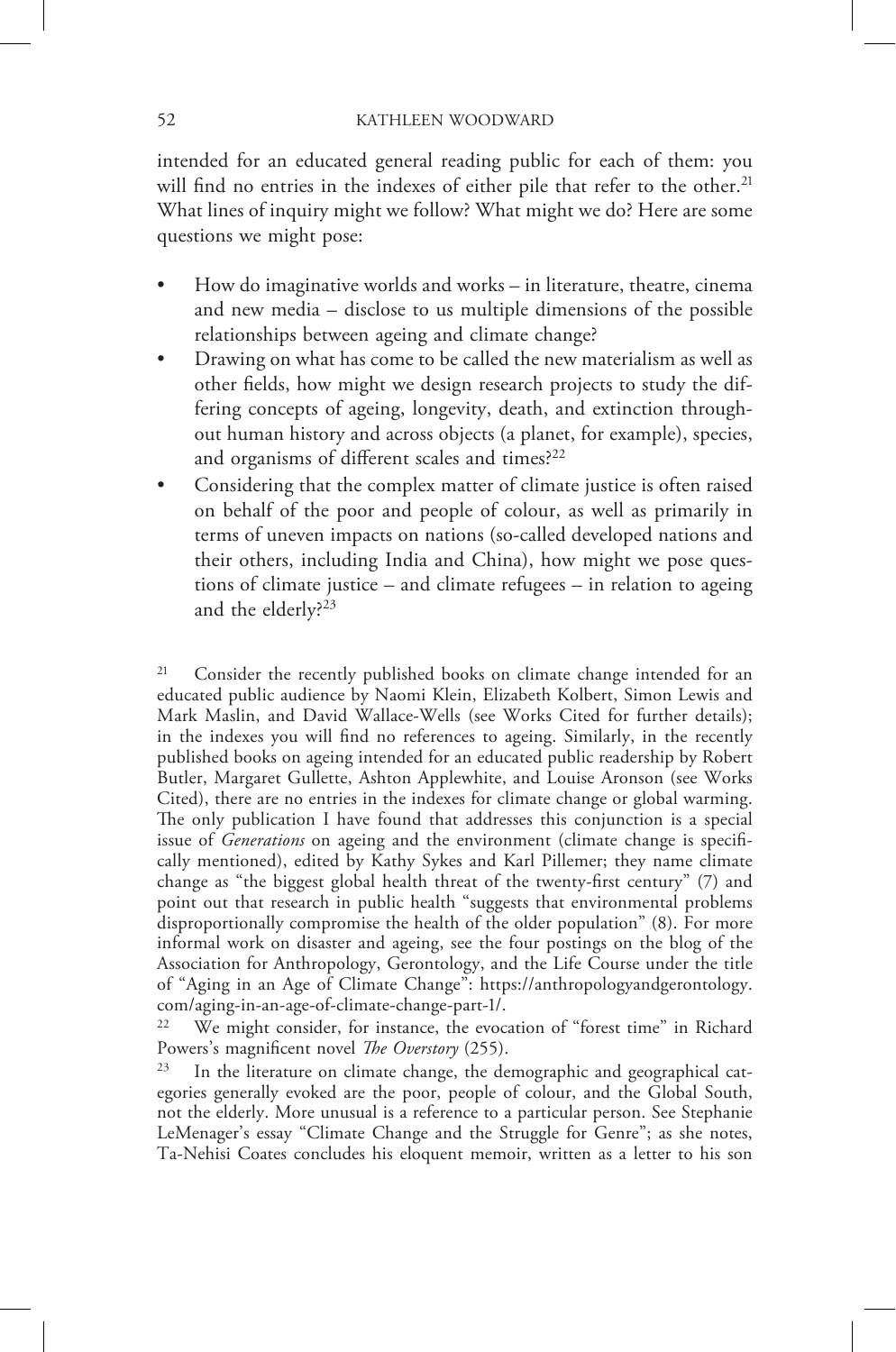- What core principles should guide our inquiries? Collaboration among disciplines? Consultation across sectors? A respect for long spans of time as embodied in the subjects and objects of inquiry?
- What do elders in indigenous nations, societies, and cultures have to teach others about how they have conceptualized and lived their relationship to the Earth and to each other, and how do they understand their place in the world today, especially in connection with climate change?<sup>24</sup>
- Is there a way to draw on the potential power of the old to resist the denial of climate change and to advocate for social practices at all levels – local, regional, national, and global – to combat climate change? Would this require imagining a new role for the old (or some of the old) that recognizes their – our – unique place in world history as demographically the largest old age cohort that has ever existed and at a time of catastrophic threat to the human species?<sup>25</sup>
- And finally, how can we deploy the categories of young and old, and the heuristic of generational time with its affective power, to deepen our understanding of the gravity of climate change and the peril we – and others in the biosphere – face?

about the danger of being black in America, on the note of climate change. In terms of ageing, Ghosh, in *The Great Derangement*, briefly relates the story of his elderly mother's inviolable attachment to her family home in Kolkata – to place – notwithstanding the extreme risk she faces from climate change (53).<br><sup>24</sup> In "Cli-fi Petroculture, and the Environmental Humanities."

In "Cli-fi, Petroculture, and the Environmental Humanities," Stephanie LeMenager reminds us that given the history of settler colonialism, the domains of environmental humanities and indigenous studies are difficult to reconcile; she counsels care in not appropriating or simplifying indigenous ideas, pointing out that it needs to be recognized "that some aspects of the post-human thought which has been so revelatory for those of us coming from a settler perspective only begins to approach the never-humanist thought systems of indigenous philosophers" (162).

<sup>25</sup> As reported in the *New York Times* by Sharon Jayson, the number of grandparents as a percentage of the population in the United States has soared, reaching 69.5 million in 2014, an increase of 24 per cent since 2001. See historian Gerald Gruman's far-reaching essay on "The Cultural Origins of Present-Day 'Age-ism'" in which he argues that the development of an older demographic – or what is called population ageing – is a salutary mark of modernity and that, contrary to an ageist prejudice that sees old people as having no future, "*the ageing population does have a future, as it becomes re-engaged at the frontier of modern cultural adaptation and realization through historical time*" (380). If Gruman were to write his essay today he might well consider such engagement as related to climate change. Elders Climate Action is the name of an organization devoted to the issue of climate change.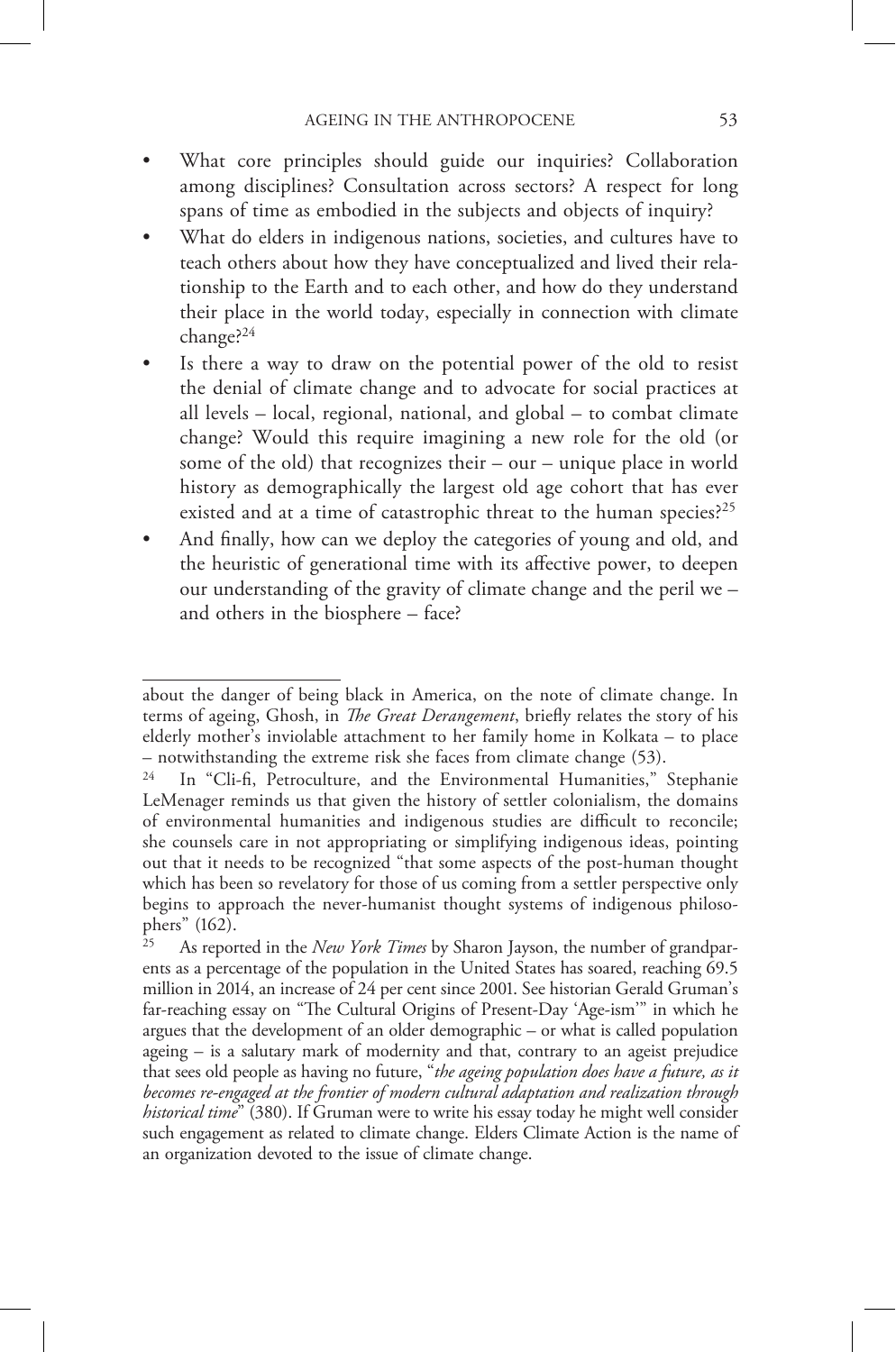Allow me to pursue briefly the latter question, one that in great part has to do with the rhetoric of persuasion regarding climate change, and one that will return us to *The Dark Flood Rises*.

In discussions of climate change it is common to encounter the assertion that it is impossible for human beings to grasp the magnitude of the scale of geological time. Why? Because, it is argued, we are constitutionally incapable of stretching our imagination beyond two or three or four generations, a critical constraint that, when compounded by the thickets of political processes, renders it virtually impossible to address the coming catastrophe of climate change. As Chakrabarty writes in "Anthropocene Time," "if we do not take into account Earth-history processes that outscale our very human sense of time, we do not quite see the depth of the predicament that confronts humans today" (6). In *The Long Thaw: How Humans Are Changing the Next 100,000 Years of Earth's Climate*, computational ocean chemist David Archer lays out the science of climate change in matter-of-fact prose, explaining events in the planet's geological past and rehearsing scenarios for the future in terms of carbon cycle feedbacks. "Looking forward, a century is about how far I can really imagine," he acknowledges, thinking in terms of generations. "Sixty years is grandchildren. One hundred is great grandchildren or great, great grandchildren" (5). He does not, however, pursue the interweaving of the two – climate change and generational thinking, or, perhaps better, generational imagination. And as the narrator of *The Dark Flood Rises* comments toward the end of the book, referring to global warming, "Although it's a hot topic, paradoxically, it simultaneously lacks urgency. People can't get their minds around the time spans involved" (299).

I want to suggest, on the contrary, that we can draw on what I am calling generational time as a strength or capacity of imagination rather than a crippling constraint, embracing it rather than considering it a limitation to press home the urgency presented by climate change. Importantly, generational time involves us affectively as well as cognitively.26 Entailing two, three, and four generations, perhaps even more, generational time is our singular way of understanding future time, linking us in altogether meaningful ways to others whose futures we care about deeply. I am convinced in fact that the most influential way to frame the dangers of climate change is precisely in terms of the future of generations who are our intimates or whom we *feel* to be our intimates – our children and our grandchildren, and by extension,

<sup>26</sup> See Kyle Bladow and Jennifer Ladino's collection of original essays on affect theory and ecocriticism.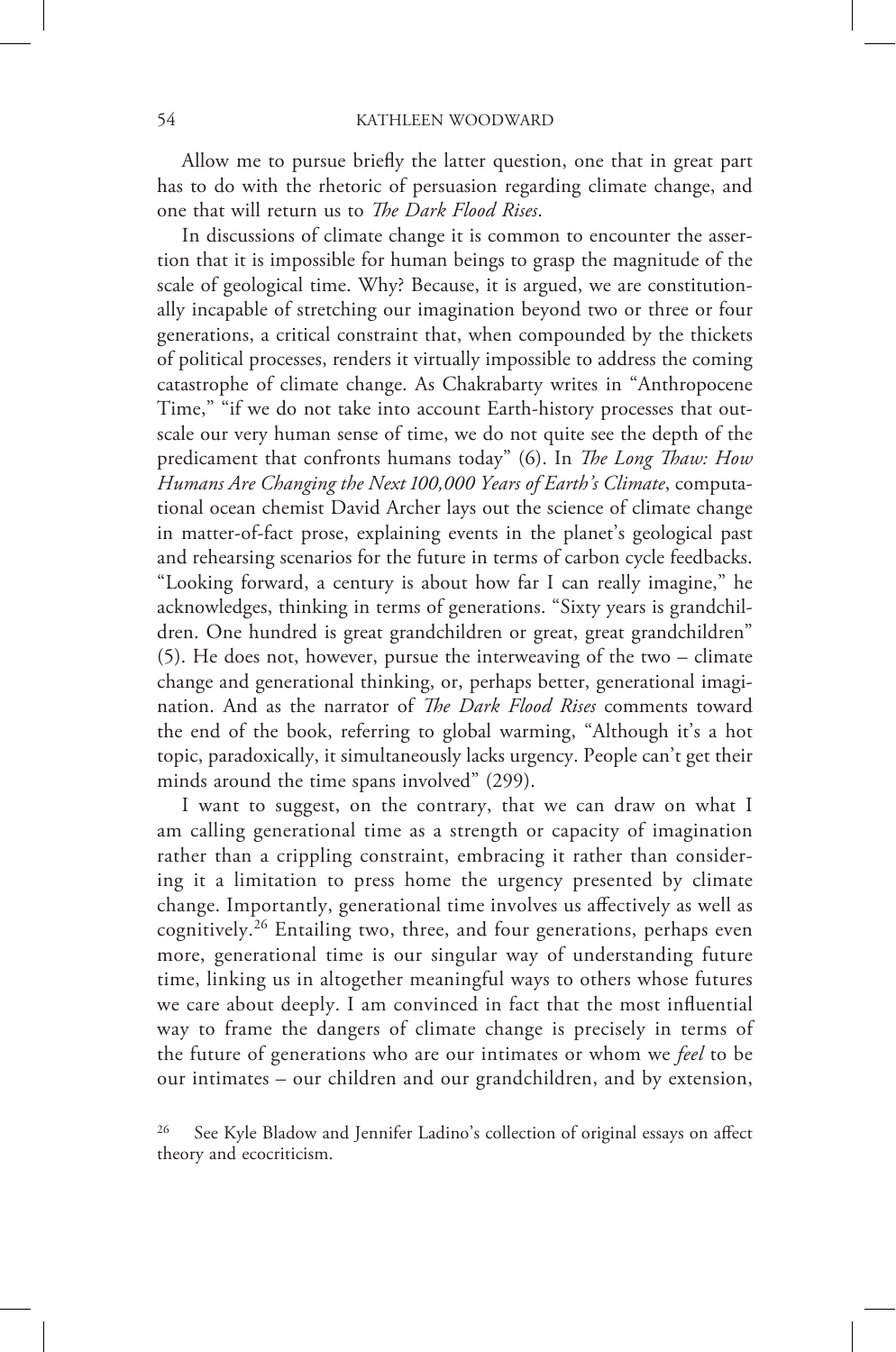children and grandchildren around the globe.<sup>27</sup> Invoking children is a familiar rhetorical strategy in arguments for policy change in virtually all domains.28 It can be a cynical and manipulative strategy. But it certainly need not be. Our children are profoundly important to us. But my stipulation – it is a hope – is this: we need to take care to represent generational time in terms of entire lives. We need to imagine not just children as young children but as adults living into old age – that is, *growing up and growing old* in a world defined by climate change to come. We need to envision the members of the generations who will follow us living out the full measure of their days and lives, with the crucial timescale being human life expectancy and the lifespan.29 We need to write old people – elders – into arguments and narratives about climate change, valuing them – and our own future – as we value children, and insisting on the worth of longevity as a human good.<sup>30</sup> I have long been taken with the psychoanalyst D.W. Winnicott's understanding – so deftly put – that there is no such thing as a baby, meaning that a baby cannot exist in isolation but depends upon the love and care of a parental figure to thrive, as elders depend on those younger. We need to embrace interdependencies across the life course, understanding that whole lives and generational reciprocity are at stake.

Some may object that this understanding of generations – with a focus on generational continuity – privileges and protects the idea of the family; it does. At this point in time, when the survival of the human species is at stake, we need to imagine a future in terms of biological reproduction. I agree with Ian Baucom who argues that "the function of engaged critique must pivot from one focused on infra-human concerns for the struggle of freedom to one focused on the trans-human category of species" (3–4). In this essay I am unable to consider the important matter of the lives of non-human animals.

See, for example, Sarah Ensor's "Terminal Regions: Queer Ecocriticism at the End." "Children," she points out, "traditionally serve as the trump card in the pocket of mainstream environmental thought" (53).

Here we might consider the arguments – specifically their rhetorical posture in relation to generations, youth and age, and the full course of human life – in *Juliana v. United States* (2015), a landmark lawsuit against the United States on behalf of children who are aggrieved by the concrete effects of climate change as well as by its future threats. "By 2100, these Youth Plaintiffs (many of whom should still be alive), and future generations, would live in a climate system that is no longer conducive to their survival," the lawsuit states, calling attention, albeit briefly, to the consequences of climate change on the ability to enjoy long lives (36).

<sup>30</sup> In *Restoring the Quality of Our Environment*, a US White House Report issued by the Environmental Pollution Panel in 1956, longevity was specifically mentioned as being threatened by anthropogenic pollutants, including carbon dioxide. See https://babel.hathitrust.org/cgi/pt?id=uc1.b4116127;view=1up;seq=9.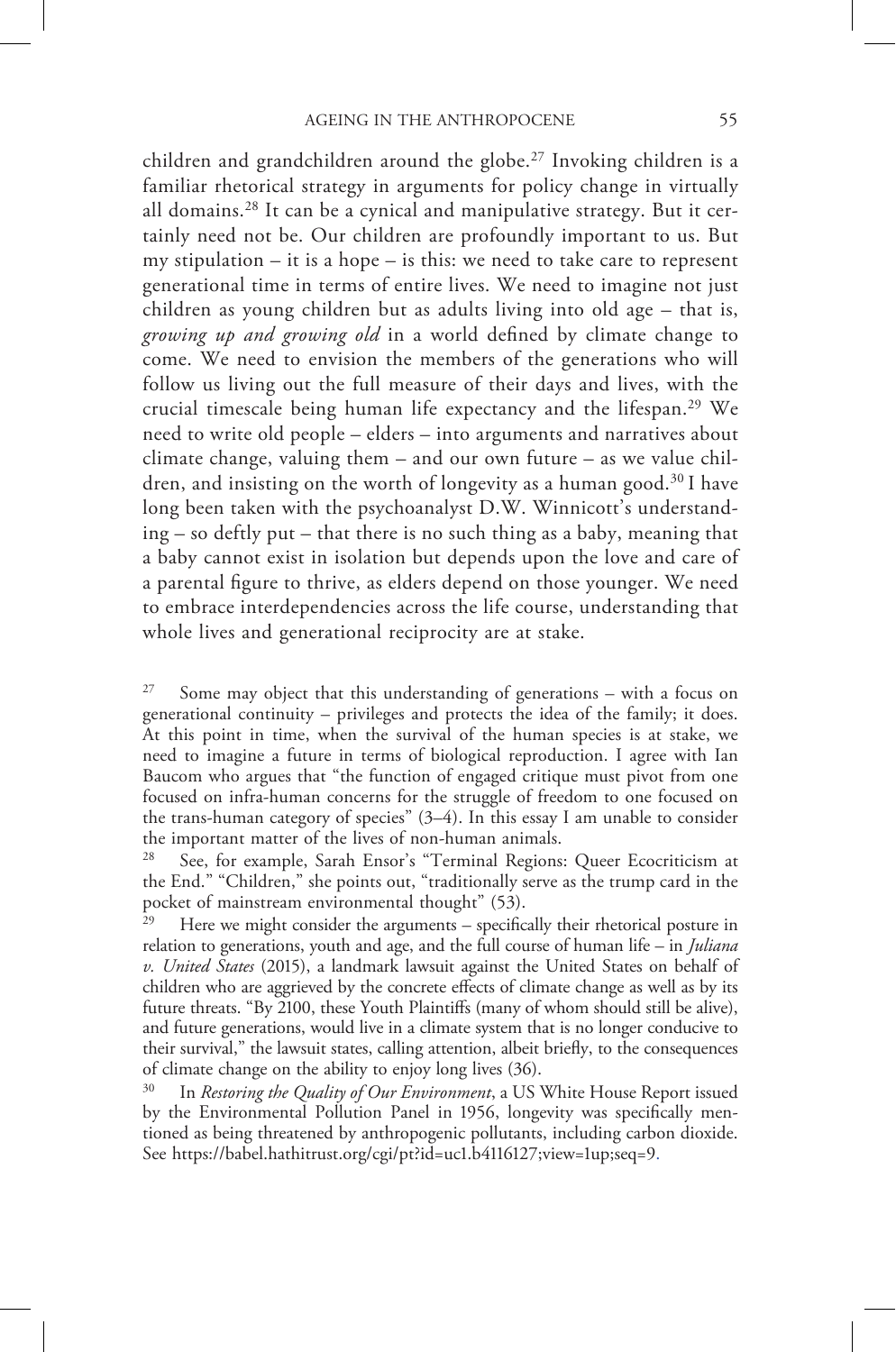The philosopher Samuel Scheffler, addressing generational questions in relation to climate change, calls attention to what he terms our worrisome 'temporal parochialism.' Even as we have become more cosmopolitan geographically, with interdependencies proliferating around the globe, we have become, he argues, more parochial in relation to those who came before us and will come after us. As he writes, "our sense of the connections among different human generations has become increasingly impoverished, as compared, say, with more traditional societies, which often had rich and vivid conceptions of the importance of *ancestors* and *descendants* and of the continuity of the generations" (3). It strikes me that Fran exemplifies this poverty of generational imagination.<sup>31</sup>

Consider, for example, the recently published book *The Uninhabitable Earth: Life after Warming* by the American writer David Wallace-Wells. He is unsparing in terms of what he foresees as catastrophic climate change. He also tells us in passing  $-$  it is a very important remark  $-$  that in 2018 he and his wife had a baby girl while he was writing his book. When the twenty-first century comes to an end, he says, his daughter will be old. As a reader, I couldn't help but calculate precisely how old his young daughter would be in 2100 and I found myself struggling to imagine the bleak if not horrific environment in which this old woman, today a child, would find herself. In *The Uninhabitable Earth*, Wallace-Wells holds in tension the virtually certain experience of "climate suffering" in the too-near future (153) and "the ready optimism" that a child represents (135). Reading his book, I register the urgency of climate change today. As Wallace-Wells says elsewhere, "Climate change isn't a reason not to have kids. Kids are a reason to stop climate change" (Twitter, 20 December 2018, 10:40 am).

We might consider as well the altogether wise book on climate change by psychiatrist Robert Jay Lifton. Writing after he had turned ninety, Lifton concludes his meditation on the affective twin threats to the human

<sup>31</sup> In his moving and intelligent memoir *My Father's Keeper: The Story of a Gay Son and His Aging Parents*, Jonathan Silin tells us he has come to understand that his parents, so absorbed by their incapacities and the demands of everyday life in their old age, are unable to attach themselves in meaningful ways to the past or the future, suggesting to me that psychic connections to the past and the future or, as I've called it, generational imagination, may very well be lost to us in periods of deep biological distress compounded by everyday stress. He writes, "Caring for my parents, I see what it is like to be locked in the moment, devoid of all connections backward or forward. They can only think from day to day, their calendar marked by visits to the various doctors and visits from other healthcare personnel …. They don't look forward …. The future is filled with anxiety" (27). Elsewhere he writes, "the unyielding demands of the body imprison my parents in the present" (50).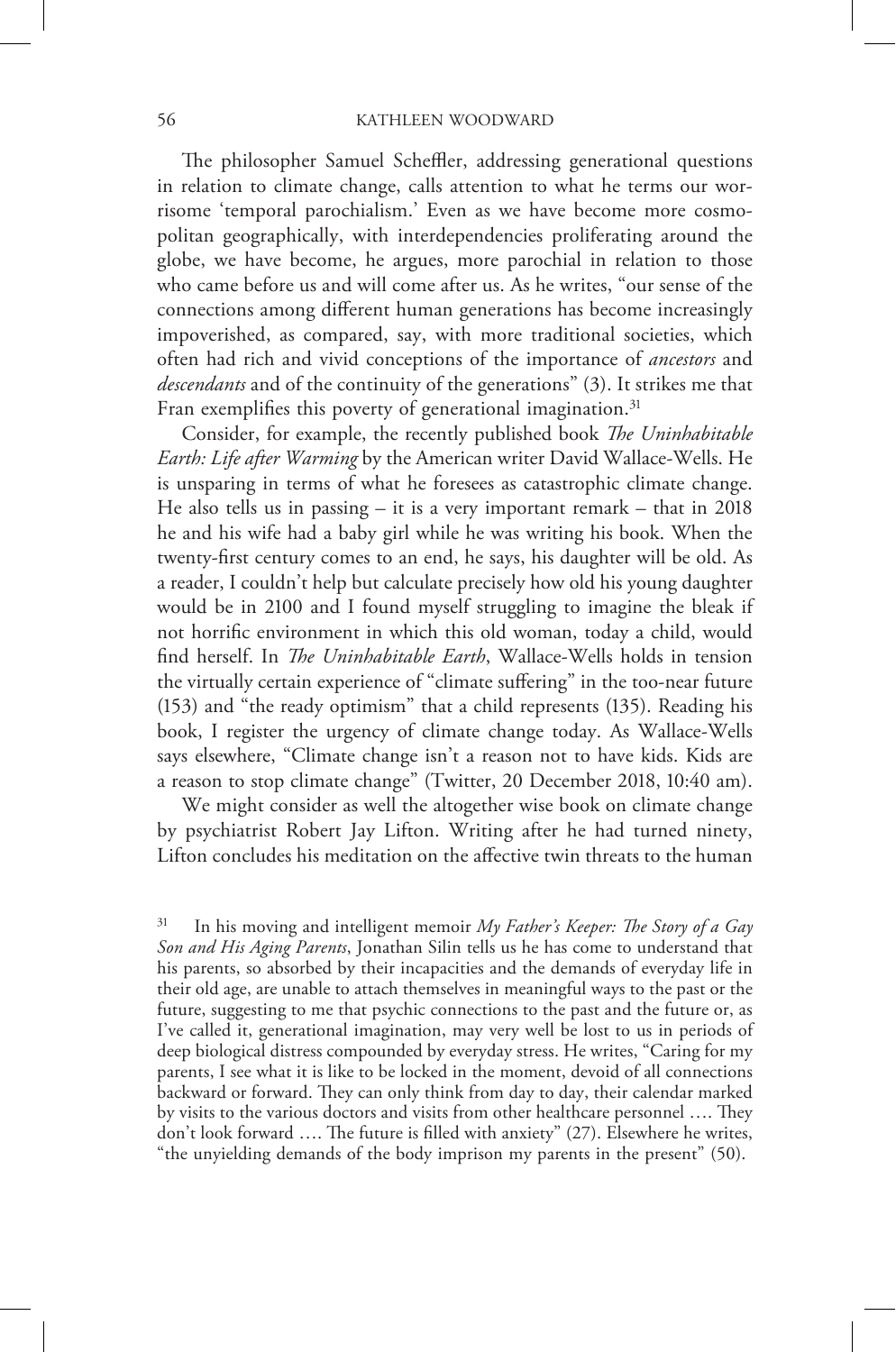species of annihilation from nuclear war and climate change by invoking generational time – or what we might call generational attachment. I quote his last words, the inspiring last paragraph of his book:

Why does this all matter to a ninety-year-old man who will not himself experience the worst climate disasters that might await our species? For me it is simply a matter of that larger human connectedness. Whatever our age, we are part of a bond much greater than ourselves, part of a flow of endless generations that include forbears as well as children and grandchildren. The bond is not only biological but is related to all we do and experience in the world. This principle of the great chain of being – and I speak as a secular person – takes on special importance as we approach the end of individual life. The human chain has never been more aware of the mind's capacity for attending to our species by renewing and enhancing our habitat. Of course it is very late in the game, but at the same time far from too late. (*The Climate Swerve: Reflections on Mind, Hope, and Survival*, 155–6)

I take his words as my own: whatever our age, we are part of a bond much greater than ourselves, part of a flow of endless generations that include forebears as well as children and grandchildren. But are we part of a flow of endless generations?

On the level of everyday life, closer to my own home, literally, I can point to one of my neighbours, a woman my age. She wakes up in the middle of the night fearing for her children (she has two) and grandchildren (she has three) because of the horrific prospects of climate change (she wants her son to move away from New York's coast). What is she doing besides worrying? She has campaigned for Jay Inslee, Washington State's governor and in 2019 a candidate for president of the United States; his primary political issue was climate change. (I contributed to his campaign.) It bothers me that Fran in *The Dark Flood Rises* isn't worrying for her daughter – and her daughter *studies* climate change. I find myself wishing she had a capacity for generational attachment.

Finally, I am convinced that it is completely unnecessary to fully comprehend the scale of geological time in order to wake up to the threat of climate change. In fact, the future could be said to be here, now, in embryo. As Ursula Heise writes in *Imagining Extinction: The Cultural Meanings of Endangered Species*, the very power of the concept of the word 'Anthropocene,' "resides not in its scientific definition of a geological epoch, but in its capacity to cast the present as a future that has already arrived" (67). As Roy Scranton astutely writes in his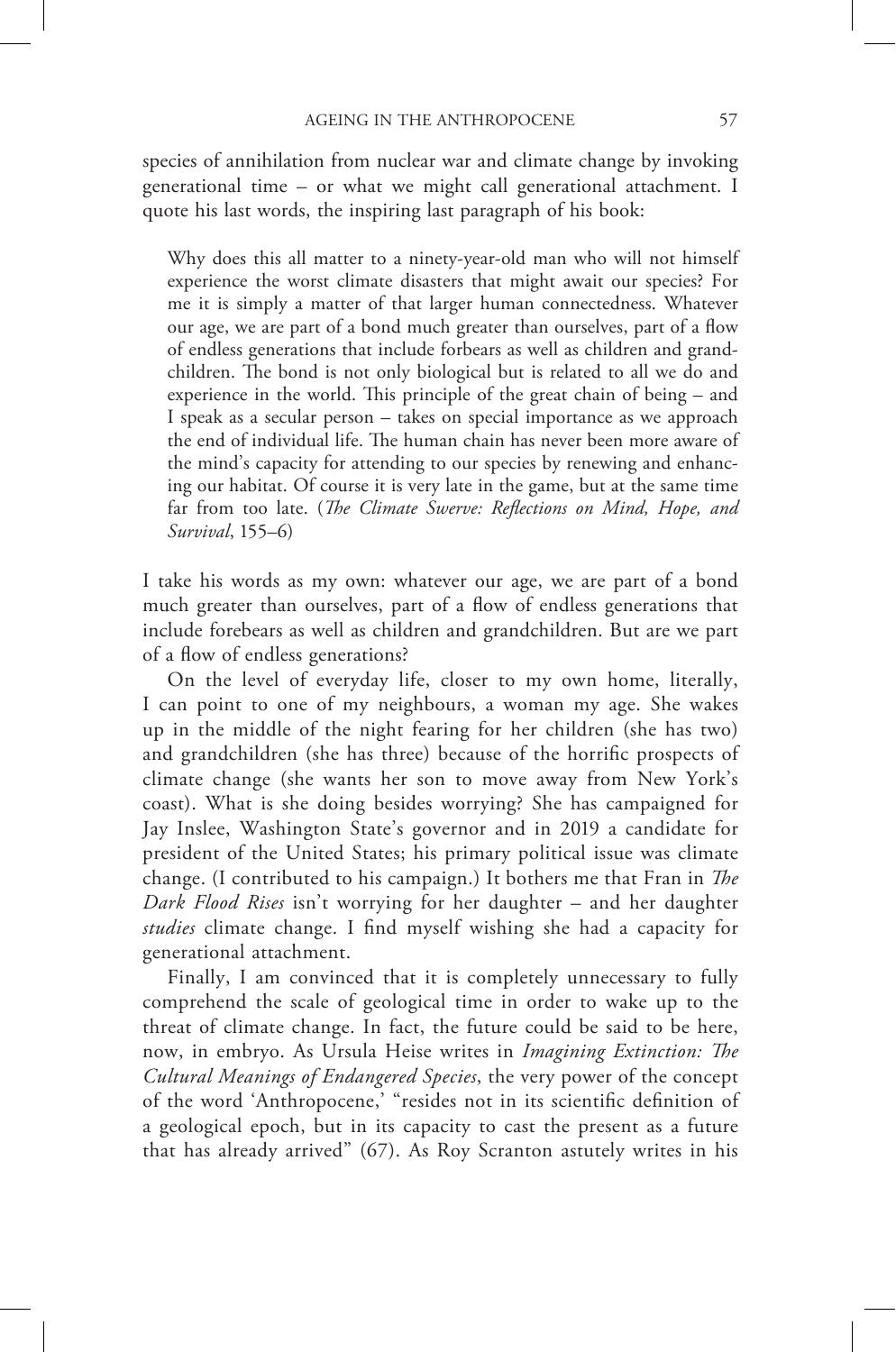book *Learning to Die in the Anthropocene*, by which he means learning to accept that civilization as we know it will necessarily change, "*Everybody already knows*" (68). If we have associated climate change in the past with geological time, the *longue durée*, and small incremental differences, recent events – the floods, the cyclones, the earthquakes – have transformed our relationship to the time of climate change. The future has moved into the present. As Ghosh has written in *The Great Derangement*, "we have entered a time when the wild is the norm" (8).

# A Final Portrait

Rhetorically, books on global warming, climate change, and the Anthropocene close on a note of hope. And interestingly, toward the very end of *The Dark Flood Rises*, Drabble offers a measure of hope to Fran, alleviating, at least for the moment, her anxieties about old ageing-to-death. The scene is a closing party reminiscent of those found in novels by Virginia Woolf, a reception following the memorial for Jo Drummond. Quite by accident Fran meets an old woman nearing ninety in the powder room. It turns out they had met before. Here is the final paragraph of this section of the novel:

There is something extraordinarily gallant and moving about Betty, the survivor, the noble atheist of the left. She is nearing ninety, and yet she shines with an undiminished, with an increasing radiance …. Fran could not have said, will not be able to say, what it is that speaks to her through Betty Figueroa, who has travelled the oceans of the wide world and come home to Cambridge to rest. It is a light from another world, from another shore, from a distant mountain … for a while, sitting amidst the chatter and the crumbs and the growing debris with Betty, in the same haven, she is almost at peace. (313)

Whatever you may think about the prose of this passage (I find the tone overly sentimental), the import is clear: simply being with this lovely woman who is a generation older provides solace to Fran. Betty also represents for Fran an ideal old woman, a "self-contained, undemanding, fortifying" woman who has lived an adventurous and inspiring life and whose aura is magnetic and enigmatic (122). In this novel devoted to ageing, she embodies a good old age, having remained in good health and, so far at least, escaped what Shir Shimoni calls the 'temporal-normative framework' of ageing that has guided Fran's life as an older woman, ageing divided into young ageing and old ageing. She represents the ardent desire to live to an old age characterized by a long health span,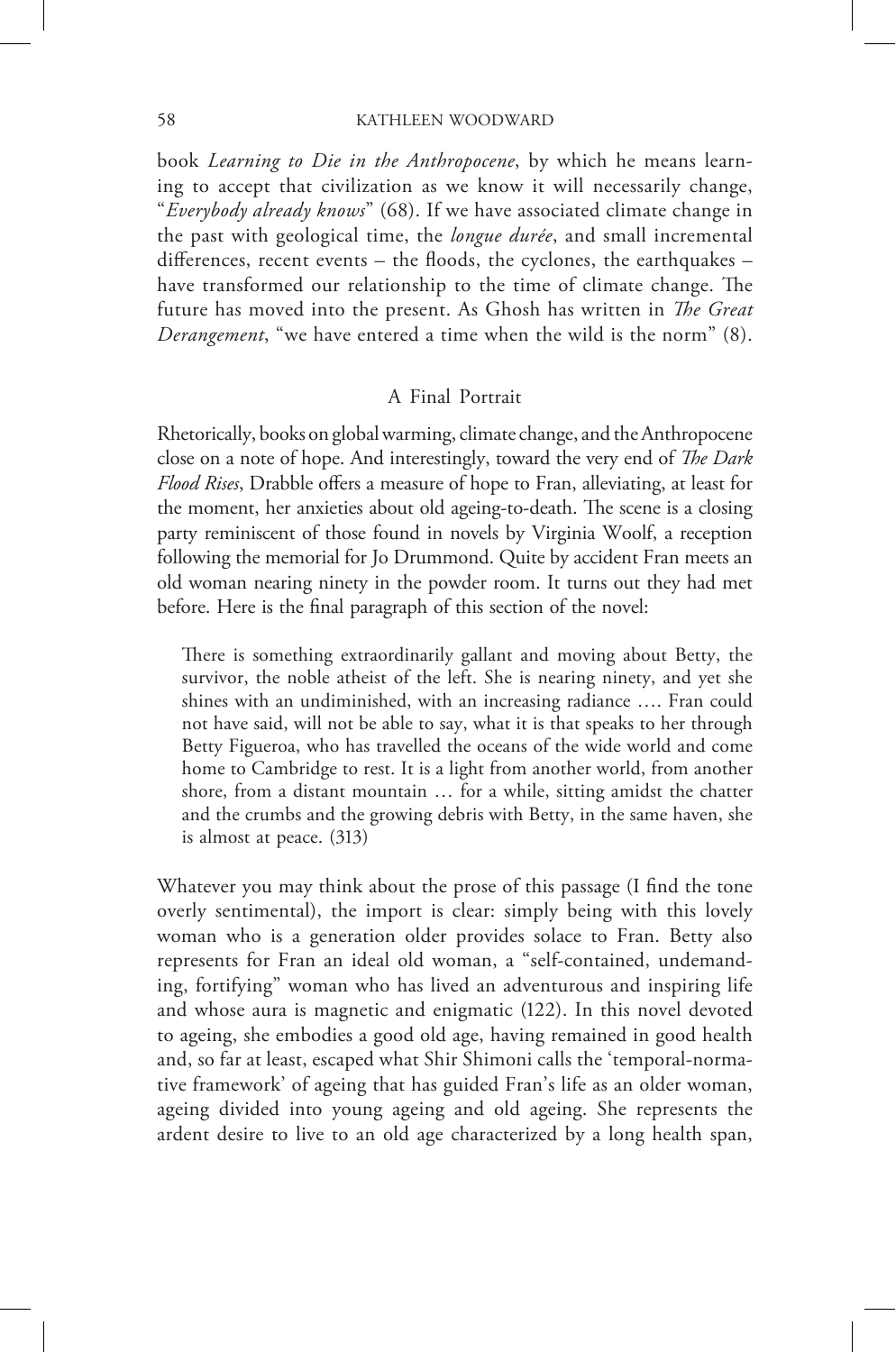a large number of years when one is illness-free, avoiding the misery of being "incontinent, demented, and medicated into amnesia" (29).<sup>32</sup>

This is not the first time Drabble has deployed the narrative strategy of staging a meeting between women of different generations. Her novel *A Natural Curiosity*, published in 1989, also concludes by offering a positive model for older women. At its end, three middle-class white women in their mid-fifties set off to see an older woman, a woman of wealth and wit whom I imagine to be in her mid-seventies. Like *The Dark Flood Rises*, *A Natural Curiosity* is quite long and introduces us to a panoramic world of characters of many ages. It concludes by giving this older woman the closing paragraphs, the last word, the final line of the narrative, one that promises a meeting of generations in a mode of "pleasurable anticipation" (309). I take the ending of *A Natural Curiosity* as a warm invitation to women to invent ways of being older – positively – given the virtual absence of compelling models for older women at the time it was published. I also take the ending of the novel as an invitation to middle-aged women to take time with older women, developing a strong sense of generational time and establishing attachments across generations at the farther end of age. I am drawn to the idea of creating connections between generations in the service of modelling ageing in a positive vein for older women. In truth, to me it is more than an idea, it is an *ideal*.

But what are the implications for ageing – and future generations – in the epoch of the Anthropocene? As a thought experiment, we might ask an impolite question, drawing on the knowledge that Drabble was seventy-seven when *The Dark Flood Rises* was published (she was born in 1939). Can we imagine Drabble writing, twenty years from now, a novel that concludes with a near one-hundred year-old woman visiting a woman a generation older? The answer is assuredly no. If the longevity revolution has increased life expectancy for many over the course of the last century, climate change will take an enormous and sobering toll on what has come to seem for many a birthright – living into one's nineties and beyond. Life expectancy will diminish, perhaps plummet. Perhaps the human lifespan itself will shrink.<sup>33</sup> Thus as the human population

 $33$  The important distinction between life expectancy and the lifespan is often

<sup>&</sup>lt;sup>32</sup> Early in the novel Drabble offers her readers a glimpse of an ideal figure of an old man; he is indigenous to Lanzarote, tending a garden: "A stocky old man, naked, his broad back and shoulders towards them, was trundling a wheelbarrow full of weeds towards a small smoking bonfire. His back was the burned red brown of red clay, he was Adam, he was the first and last man in Paradise. The red sun was setting, tingeing his solid elderly ruddy flesh with its radiance" (56).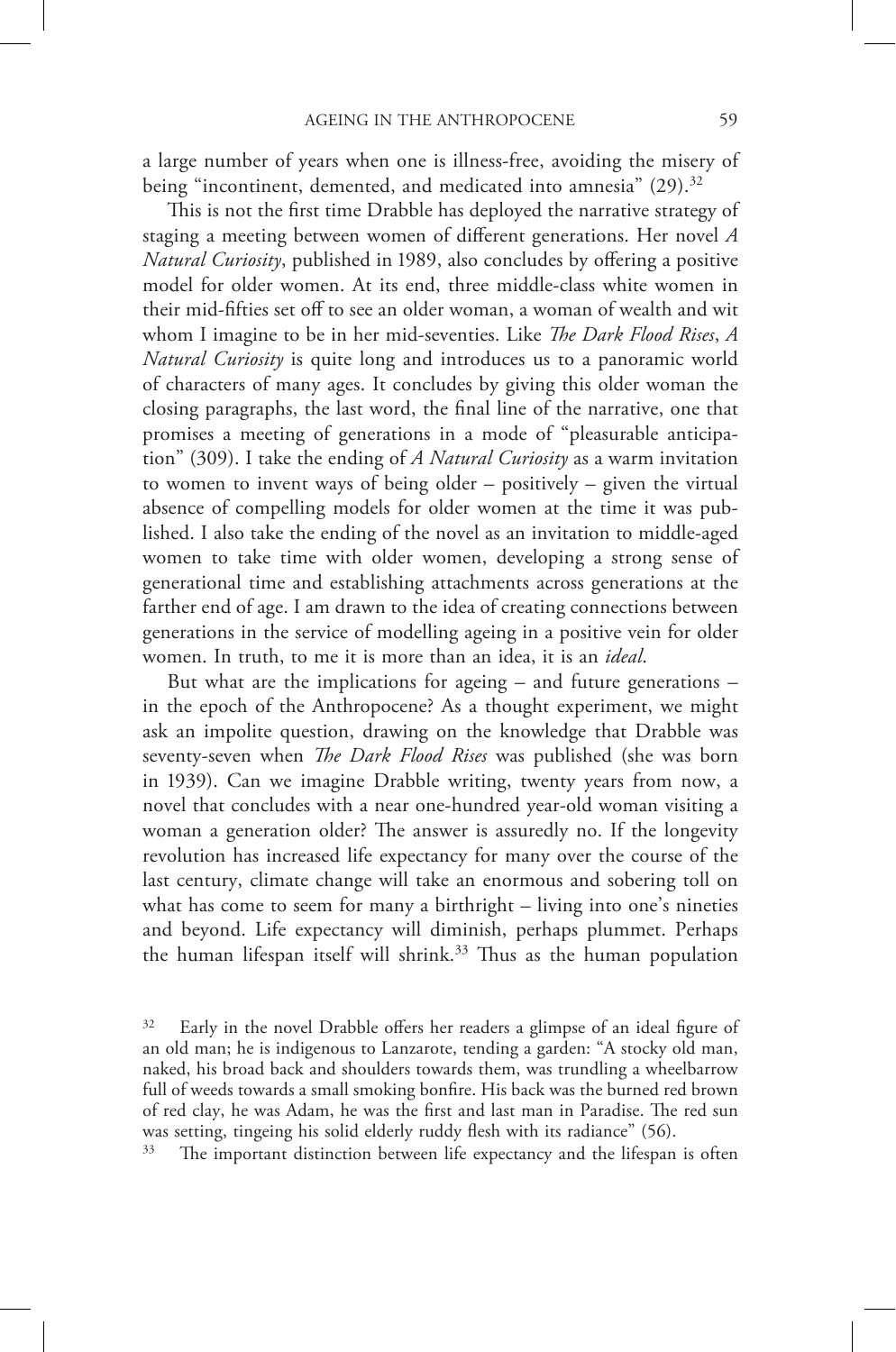grows more vulnerable in the epoch of the Anthropocene, one of the losses we may very well have to anticipate and bear is the loss of years as older adults – of age. In fact, life expectancy has recently decreased for the first time in the history of modern Britain. It has also decreased in the United States.<sup>34</sup> Today our challenge is not to invent role models of older women, as it was in great part twenty years ago. In the face of climate change, that seems trivial.<sup>35</sup> We need to turn our face to a future longer than that of our individual lives. I want to say to Fran: stop obsessing about ageing, there is work to do!

# The Posthuman and Dieback

I return briefly to the immense frame of geological time. If we think about human life expectancy and the lifespan not in relation to previous and future generations but in relation to the cataclysmic cracking of the earth, the scale of human life expectancy and the lifespan shrinks even further in the epoch of the Anthropocene – not just literally in terms of the count of human years, but in terms of significance in the large order of the universe. The import of human life expectancy in Drabble's England is diminished as the measure of things in the enormity of the face and frame of the non-human. What this allows us to glimpse is that as age studies scholars we have understood the coming of old age – existentially and socially – as limned by historical conditions, with the historical implicitly conceptualized as the history of the human. As Tobias Menely and Jesse Oak Taylor write in *Anthropocene Reading*, "In the Anthropocene all scholars are called upon to become Earth system humanists, which involves thinking about how these systems interrelate with, internalize, and destabilize one another" (4).

misunderstood. The human lifespan refers to the upper limit of years of life of the human species, generally understood to be 115 years. Life expectancy, on the other hand, is dependent upon many factors, including biological insults, such as serious disease and a toxic environment. Lewis and Maslin make this mistake when they observe that there has been "impressive recent progress in human lifespans" (369).

<sup>34</sup> Stephen Castle in *The New York Times.*

Twenty years ago we did not have a capacious living archive of models of vital old women. What we did have – it was an auspicious moment historically – was a developing feminist consciousness of older women as a group, what I called in "Inventing Generational Models" a *generational consciousness* of older women. I argued then that we need to think beyond the Freudian familial model of two generations to three generations and that we needed ourselves to create models of old women attached to other generations, models that do not necessarily depend on identification. Here I am arguing that we think in terms of three to four generations (or more) but for another reason altogether – climate change.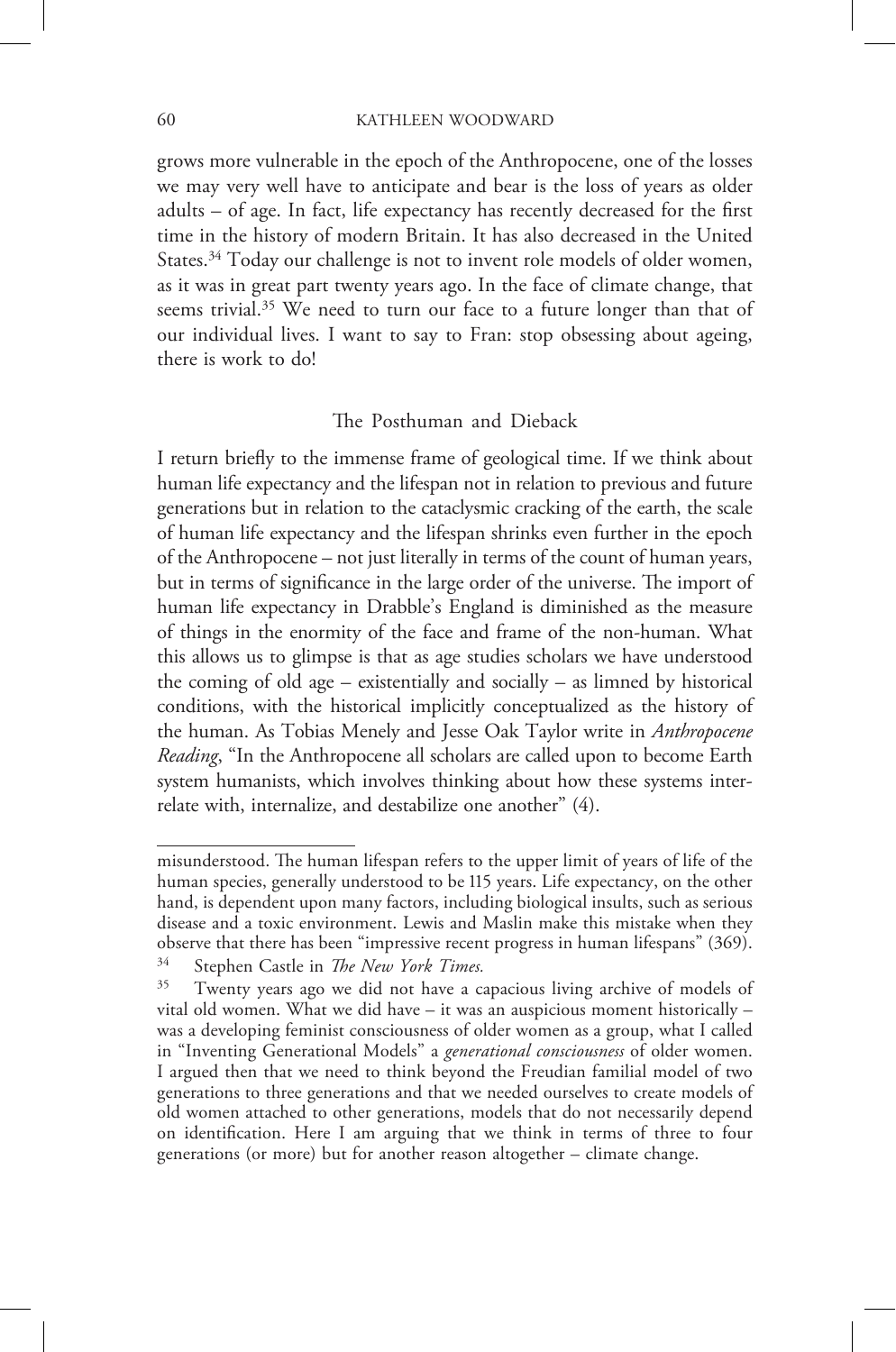For me *The Dark Flood Rises* opened up a space of reflection about climate change, attesting to the power of the literary imagination. The scholarly world, with its conferences and the editing of books, gave me deadlines to articulate my thoughts. I've attended scholarly colloquia and conferences about the Anthropocene and have read widely about climate change (unlike close reading, this is what I would call ordinary reading). But it was *The Dark Flood Rises* that led me to climate change through critical age studies and in the process disclosed to me – and I hope to others – a facet of how a posthuman age studies might begin to take shape. It led me to consider the relevance of the catastrophic event of forest dieback – recently in the news because of fires in the Amazon rain forest – to the possible future fate of the human species. Once a tipping point has been reached because of the consequences of climate change, a forest can self-destruct. That may well be the fate of the human species intertwined as we are with the lives and deaths of other species.

#### Envoi

I want to close on the last scene in *The Dark Flood Rises* that features Fran and is told from her point of view. We find her in her favoured middle-class hotel resolving to soldier on, to put one foot in front of the other, even as she registers her "despair" and "terminal loneliness" (320). The very last we see of her she is having dinner (curry and merlot), alone. This hotel and this meal: they offer her comfort. But we also see her taking a moment of pleasure in the grandmother with her four-year-old grandson at a table nearby. "It's a small moment," comments the narrator, reminding us of the stake we have in generational attachment, "but it will see her more cheerfully on her way, in the morning, to the unknown destination. Seeing it through, that's the best she can do" (323).<sup>36</sup> If this small moment doesn't rise to the level of solace, it does take her out of the sphere of her solitude. I like to think that perhaps, even at this late date, Francesca Stubbs is practising generational thinking, stretching her capacity to imagine generational time into the future.

I commented earlier on my use of close reading as a methodology as well as what I call invitational reading and ordinary reading. Here, methodologically, I am mirroring the structure of the text as a way of giving my commentary form that takes inspiration from the art of the novel itself.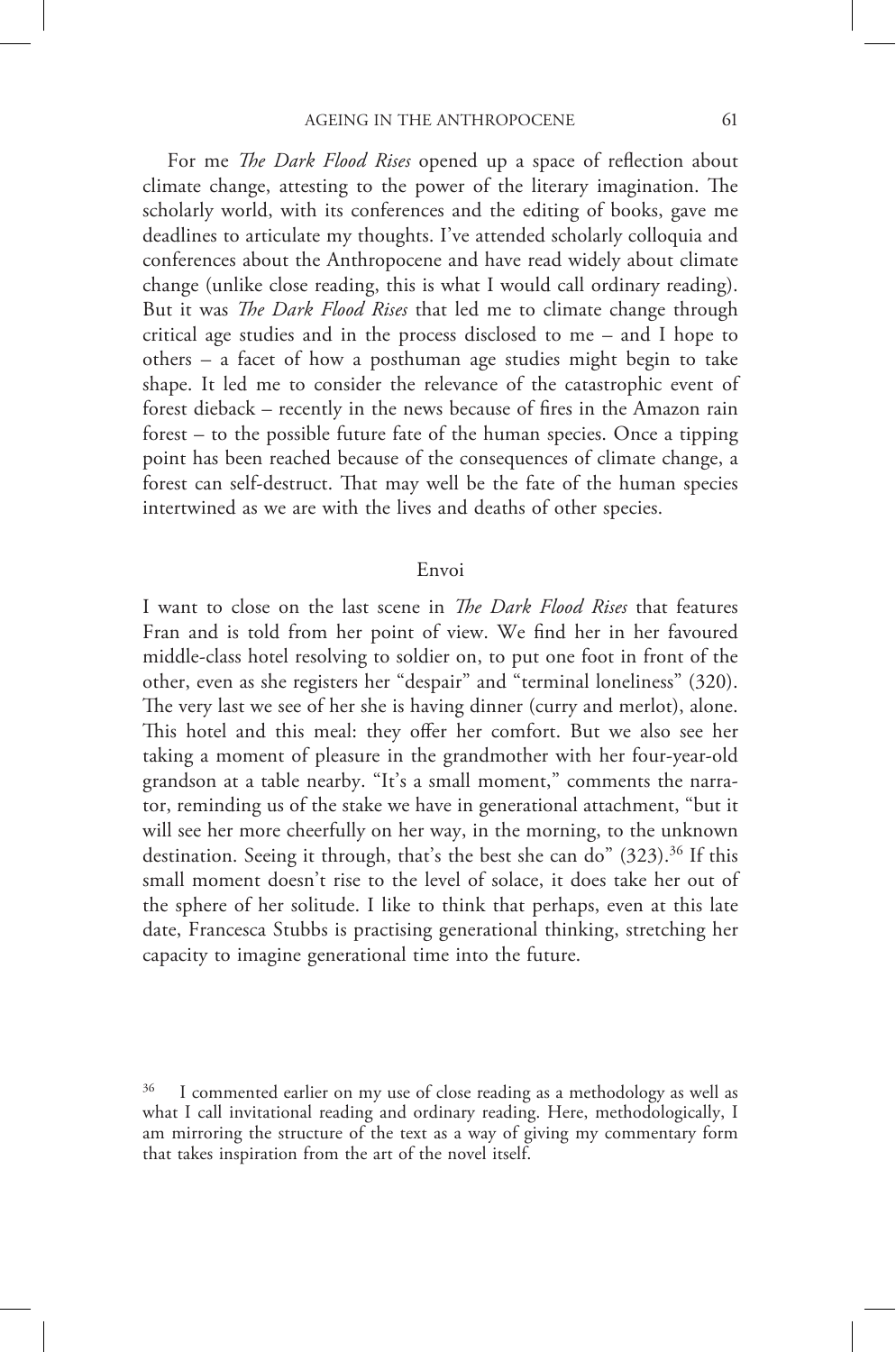# Works Cited

Applewhite, Ashton. *This Chair Rocks: A Manifesto Against Ageism.* Macmillan, 2019.

Archer, David. *The Long Thaw: How Humans Are Changing the Next 100,000 Years of Earth's Climate.* Princeton UP, 2009.

- Aronson, Louise. "Stop Treating 70- and 90-Year Olds the Same." *The New York Times*, 11 August 2017. https://nyti.ms/2vpTYj1.
- ——. *Elderhood: Redefining Aging, Transforming Medicine, Reimagining Life.*  Bloomsbury, 2019.
- Baucom, Ian. "History 4: Postcolonial Method and Anthropocene Time." *Cambridge Journal of Postcolonial Literary Inquiry*, vol. 1, no. 1, 2018, pp. 123–42.
- Bladow, Kyle, and Jennifer Ladino, editors. *Affective Ecocriticism: Emotion, Embodiment Environment.* U of Nebraska P, 2019.
- Butler, Robert N. *The Longevity Revolution: The Benefits and Challenges of Living a Long Life*. PublicAffairs, 2008.
- Castle, Stephen. "Shortchanged: Why British Life Expectancy Has Stalled." *The New York Times*, 30 August 2019. https://nyti.ms/2Lcq1uY.
- Chakrabarty, Dipesh. "The Human Condition in the Anthropocene." 2015, p. 181*.* The Tanner Lectures. https://tannerlectures.utah.edu/Chakrabarty%20 manuscript.pdf.

——. "Anthropocene Time." *History and Theory*, vol. 57, no. 1, 2018, pp. 5–32. Drabble, Margaret. *A Natural Curiosity.* Viking, 1989.

- ——. *The Dark Flood Rises.* Farrar, Straus, and Giroux, 2016.
- Ensor, Sarah. "Terminal Regions: Queer Ecocriticism at the End." *Against Life*, edited by Alastair Hunt and Stephanie Youngblood, Northwestern UP, 2016, pp. 41–55.
- Ghosh, Amitav. *The Great Derangement: Climate Change and the Unthinkable.* U of Chicago P, 2016.
- ——. "Writing the Unimaginable." *The American Scholar*, Autumn 2016, pp. 42–53.
- Gruman, Gerald. "The Cultural Origins of Present-Day 'Age-ism': The Modernization of the Life Cycle." *Ageing and the Elderly: Humanistic Perspectives in Gerontology*, edited by Stuart F. Spicker, Kathleen Woodward, and David D. Van Tassel, Humanities P, 1978, pp. 359–87.
- Gullette, Margaret Morganroth. *Ending Ageism, or How Not to Shoot Old People.*  Rutgers UP, 2017.
	- ——. "History of Longevity Discourses." *Encyclopedia of Gerontology and Population Aging*, edited by Danan Gu and Matthew E. Dupre, Springer, 2019. https://link.springer.com/referencework/10.1007/978-3-319-69892-2.
- Heise, Ursula. *Imagining Extinction: The Cultural Meaning of Endangered Species*. University of Chicago Press, 2016.
- Higgs, Paul, and Chris Gilleard. "The Ideology of Ageism *versus* the Social Imaginary of the Fourth Age: Two Differing Approaches to the Negative Contexts of Old Age." *Ageing and Society*, vol. 19, 2019, pp. 1–14.
- Hope, Wayne. *Time, Communication and Global Capitalism.* Palgrave Macmillan, 2016.
- Jayson, Sharon. "More Grandparents Than Ever." *New York Times*, 20 March 2017. https://nyti.ms/2nsBPy6.